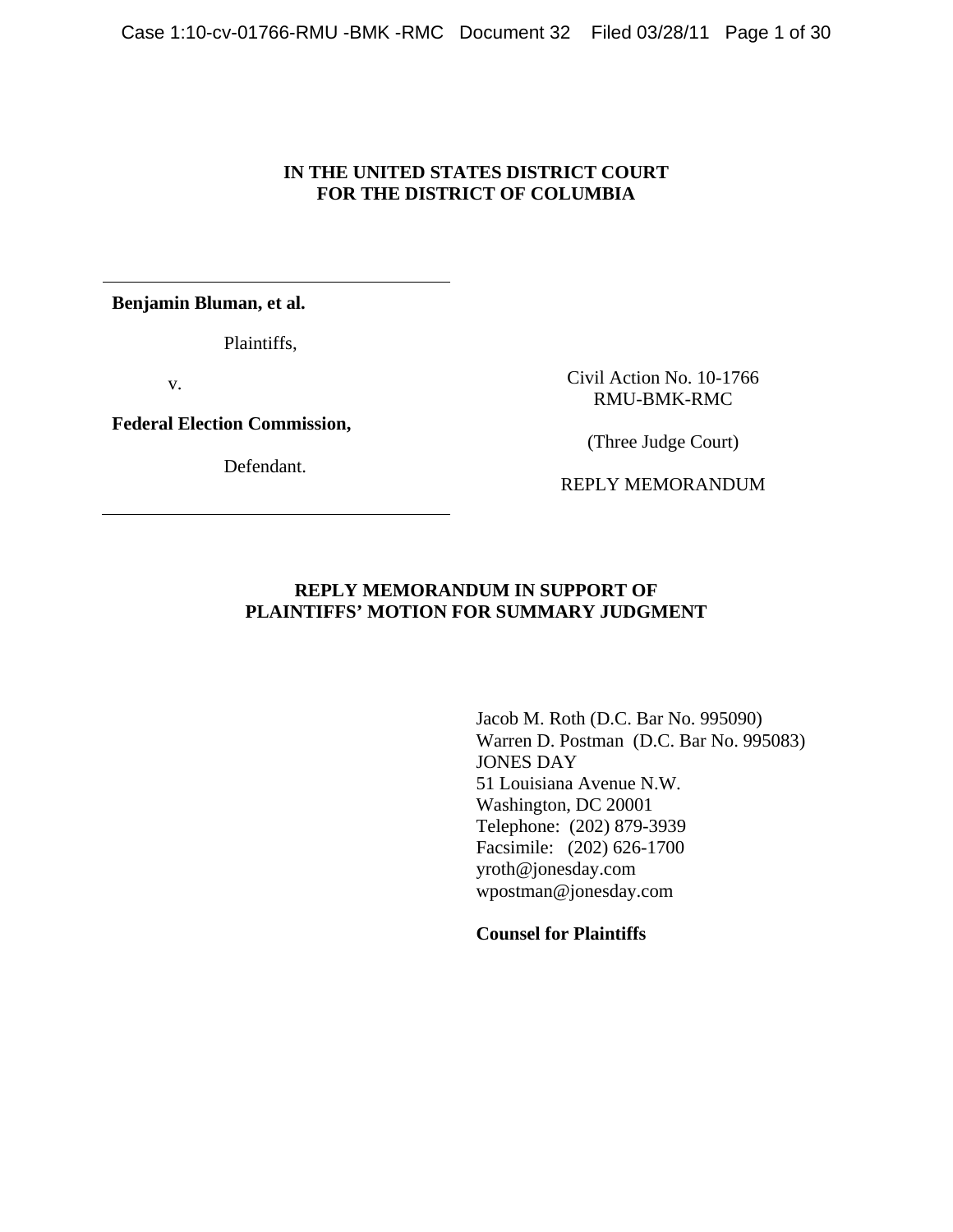# **TABLE OF CONTENTS**

| I.   |                                                                             |                                                                                                                                          |  |  |
|------|-----------------------------------------------------------------------------|------------------------------------------------------------------------------------------------------------------------------------------|--|--|
|      | A.                                                                          | Political Speech Is Not a Form of "Democratic Self-Government" and                                                                       |  |  |
|      | <b>B.</b>                                                                   | The Commission's Equal Protection Cases Say Nothing To Justify<br>Uniquely Low Scrutiny for Restrictions on Aliens' Political Speech.  8 |  |  |
|      | C.                                                                          | The Restrictions of the Alien Gag Law Are Subject to Heightened                                                                          |  |  |
| II.  | The Commission's Attempts To Satisfy Heightened Scrutiny Are Meritless.  12 |                                                                                                                                          |  |  |
|      | A.                                                                          | The Commission Expressly Disclaims a Series of Potential Rationales for                                                                  |  |  |
|      | <b>B.</b>                                                                   | The Government's Assertedly Compelling Interest in Preventing "Foreign                                                                   |  |  |
|      | $C$ .                                                                       | The Alien Gag Law's Blunderbuss Censorship Is Not Remotely Tailored                                                                      |  |  |
| III. |                                                                             | The Commission Continues To Argue from Consequences That Do Not Follow                                                                   |  |  |
|      |                                                                             |                                                                                                                                          |  |  |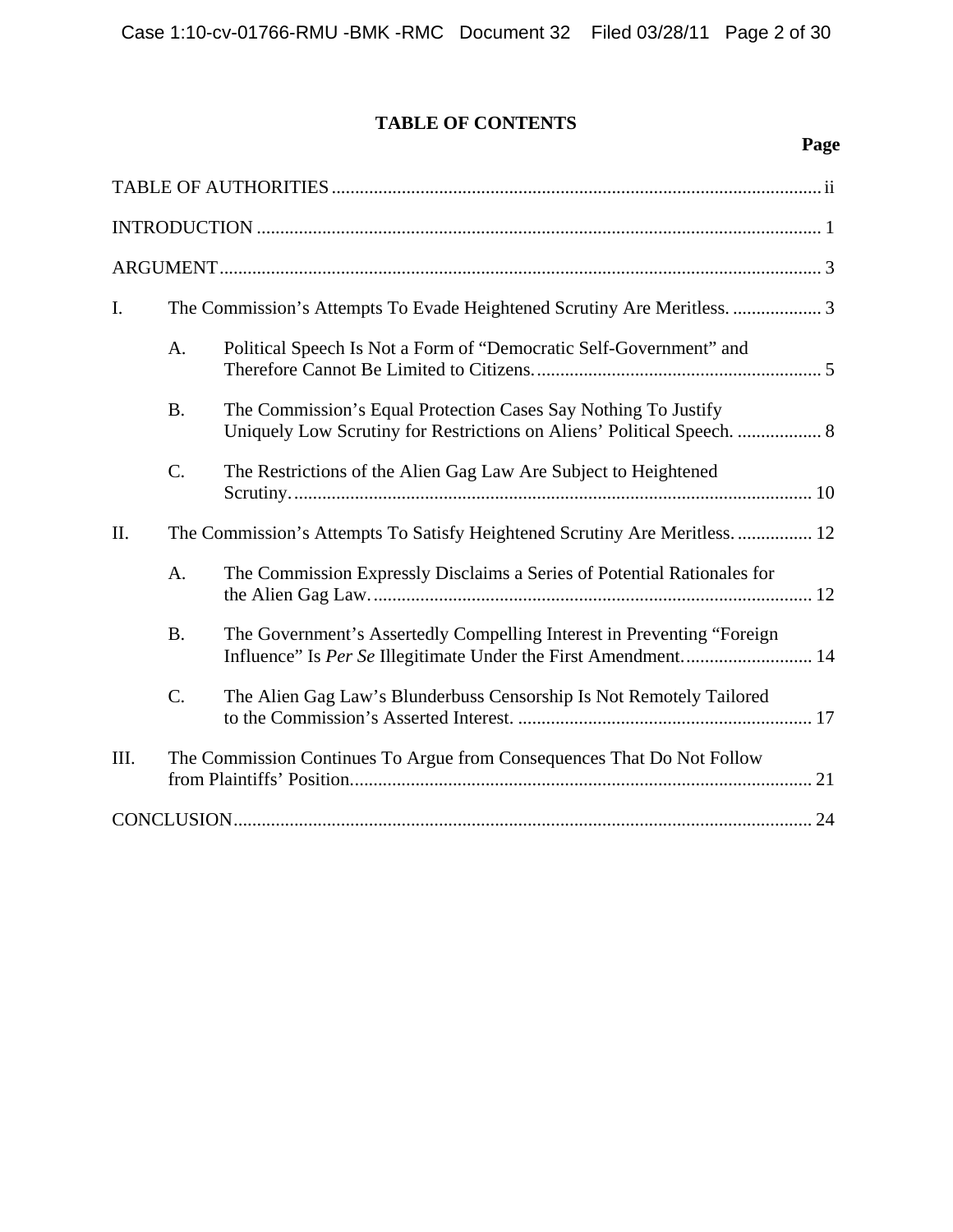# TABLE OF AUTHORITIES

| <b>CASES</b>                                         | Page(s) |
|------------------------------------------------------|---------|
|                                                      |         |
| Ambach v. Norwick,                                   |         |
| American-Arab Anti-Discrimination Committee v. Reno, |         |
| American-Arab Anti-Discrimination Committee v. Reno, |         |
| Ashcroft v. Free Speech Coalition,                   |         |
| Bernal v. Fainter,                                   |         |
| Brandenburg v. Ohio,                                 |         |
| *Buckley v. Valeo,                                   |         |
| Cabell v. Chavez-Salido,                             |         |
| Citizens Against Rent Control v. Berkeley,           |         |
| *Citizens United v. FEC,                             |         |
| Davis v. FEC,                                        |         |
| Emily's List v. FEC,                                 |         |
| FCC v. Pacifica Found.,                              |         |
| FEC v. Beaumont,                                     |         |
| FEC v. Wisc. Right to Life, Inc.,                    |         |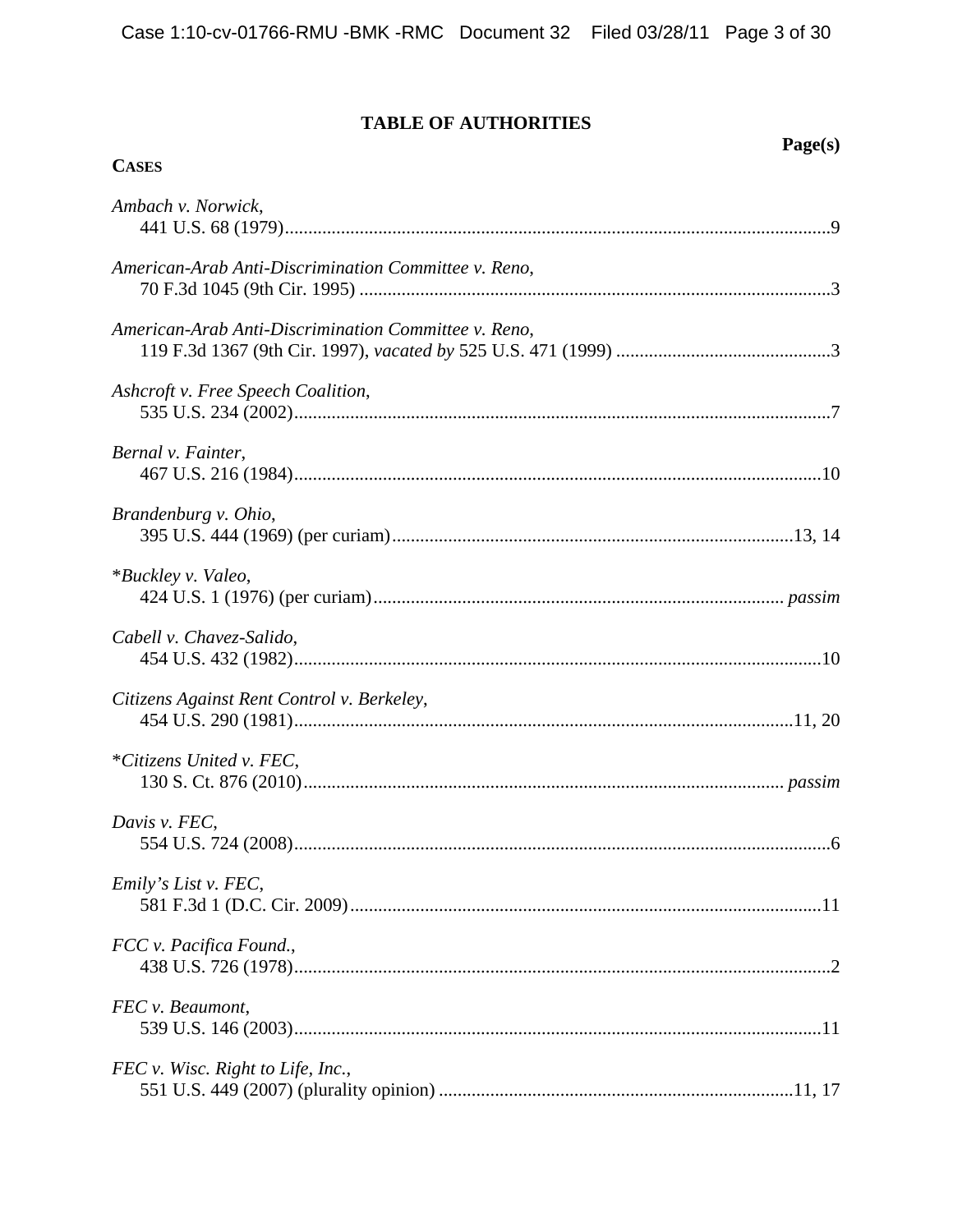| *First Nat'l Bank of Boston v. Bellotti,     |  |
|----------------------------------------------|--|
| Florida Star v. BJF,                         |  |
| Humanitarian Law Project v. Reno,            |  |
| Johnson v. De Grandy,                        |  |
| Kwong Hai Chew v. Colding,                   |  |
| McConnell v. FEC,                            |  |
| Moving Phones Partnership L.P. v. FCC,       |  |
| N.Y. State Bd. of Elections v. Lopez Torres, |  |
| NAACP v. Button,                             |  |
| R.A.V. v. St. Paul,                          |  |
| Randall v. Sorrell,                          |  |
| Red Lion Broad. Co. v. FCC,                  |  |
| Reno v. Am.-Arab Anti-Discrimination Comm.,  |  |
| Reynolds v. Sims,                            |  |
| Ruggiero v. FCC,                             |  |
| Tashjian v. Republican Party of Conn.,       |  |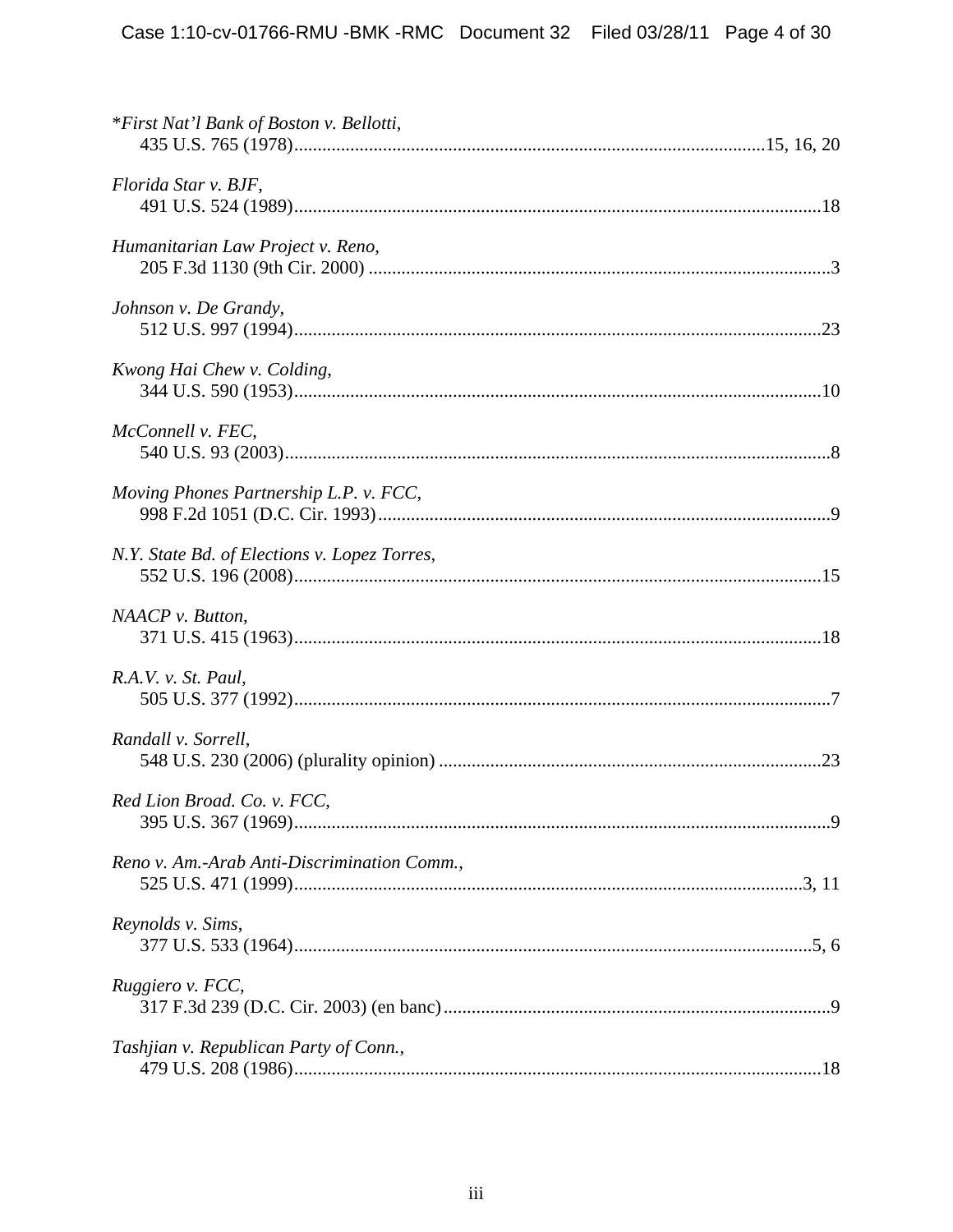| Texas v. Johnson,                             |  |
|-----------------------------------------------|--|
| Thornhill v. Alabama,                         |  |
| Tinker v. Des Moines Indep. Cmty. Sch. Dist., |  |
| United States v. Barona,                      |  |
| United States v. Esparza-Mendoza,             |  |
| United States v. Guitterez,                   |  |
| United States v. Stevens,                     |  |
| *United States v. Verdugo-Urquidez,           |  |
| United States v. Virginia,                    |  |
| Vannatta v. Keisling,                         |  |
| Whitney v. California,                        |  |
| <b>CONSTITUTIONAL AUTHORITIES</b>             |  |
|                                               |  |
|                                               |  |
|                                               |  |
| <b>STATUTES</b>                               |  |
|                                               |  |
|                                               |  |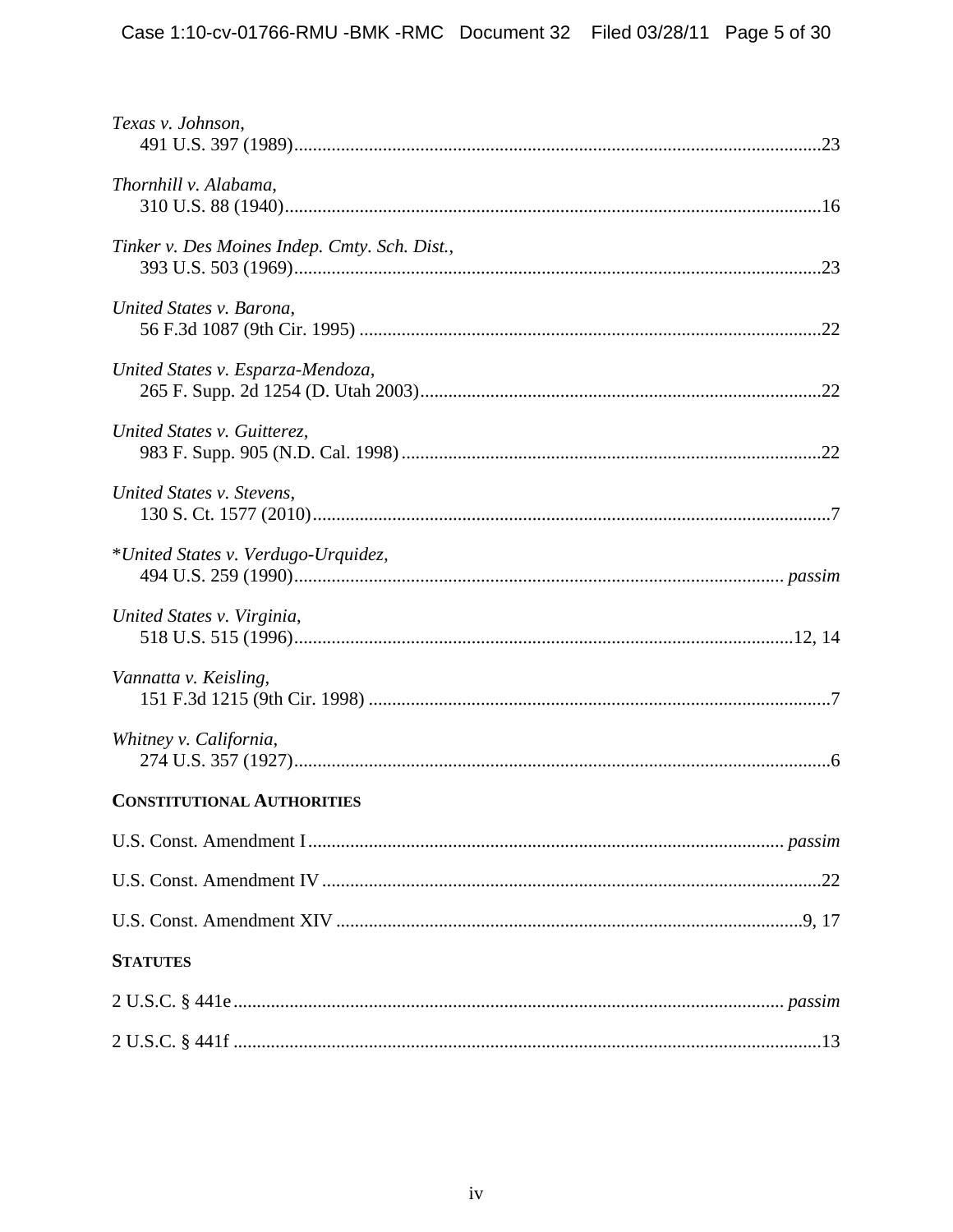## **REGULATIONS**

| <b>OTHER AUTHORITIES</b>                                                            |  |
|-------------------------------------------------------------------------------------|--|
|                                                                                     |  |
|                                                                                     |  |
| S. Rep. No. 105-167, available at http://www.fas.org/irp/congress/1998_rpt/sgo-sir/ |  |
| S. Rep. No. 105-167, available at http://www.fas.org/irp/congress/1998_rpt/sgo-sir/ |  |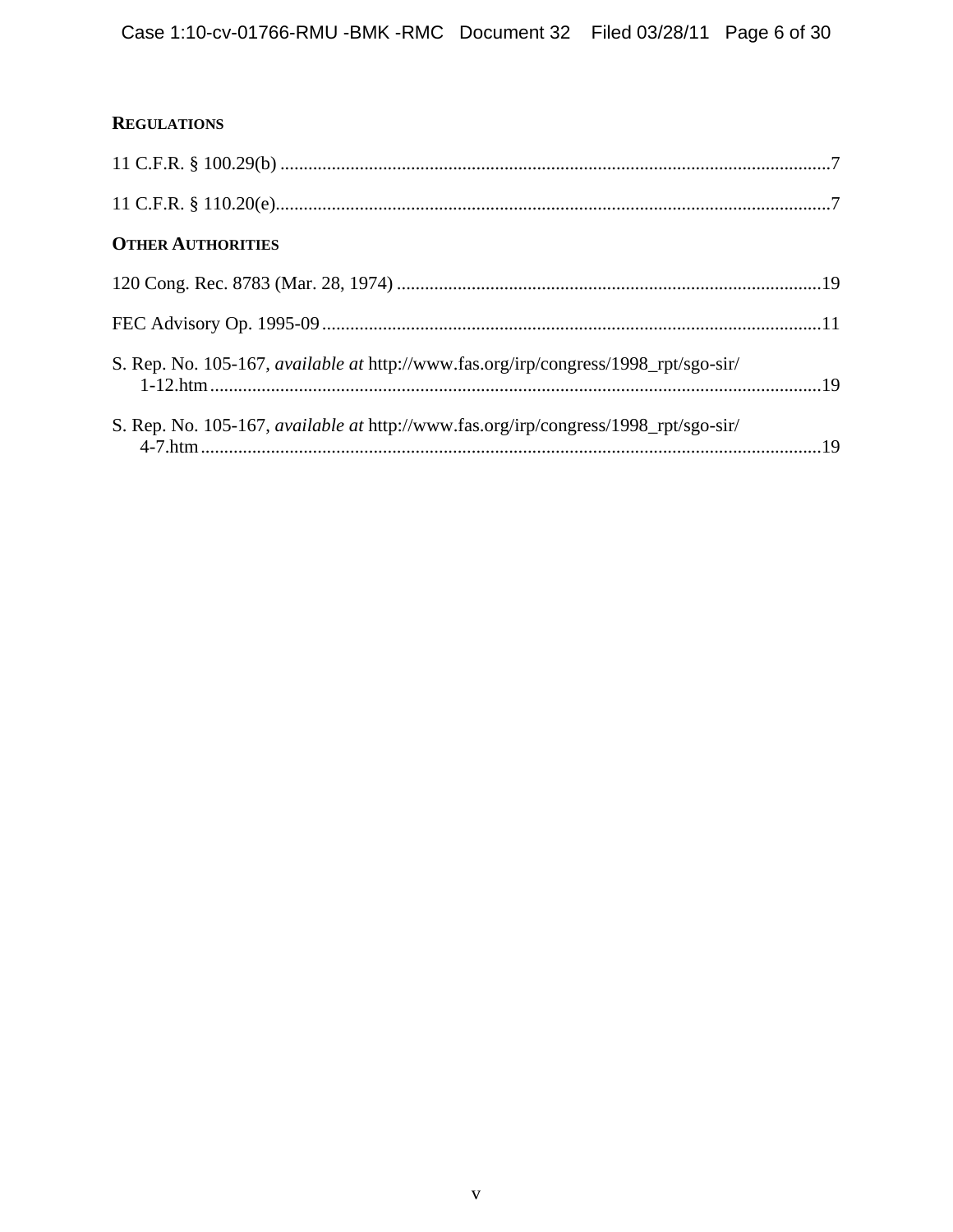#### **INTRODUCTION**

 In their initial memorandum [Dkt. No. 19 ("SJ")], Plaintiffs explained that their case rests on two simple points of law. First, all lawful residents of the United States, including aliens, are protected by the First Amendment. (SJ 21-28) Second, the First Amendment guarantees the right to express one's political views through contributions to candidates for elective office and independent expenditures to advocate for such candidates. (SJ 29-31) Consequently, the Alien Gag Law—to the extent that it prohibits lawful residents of the United States from so expressing their views—must satisfy heightened scrutiny, which it does not remotely do. (SJ 31-46)

 In its opposition [Dkt. No. 30 ("Opp.")], the Commission purports to accept the two legal premises underlying Plaintiffs' argument. It concedes "that aliens in the United States have First Amendment rights." (Opp. 22) And it (somewhat grudgingly) admits that the Supreme Court in *Buckley v. Valeo*, 424 U.S. 1 (1976) (per curiam), held that the First Amendment requires limits on political contributions to satisfy "intermediate scrutiny" and restrictions on independent expenditures to meet the "strict scrutiny" test. (Opp. 30, 32) The inevitable legal consequence of those premises is that the Alien Gag Law, as applied to lawful aliens residing in the United States, is subject to heightened scrutiny. But this the Commission stubbornly refuses to accept.

 Instead, the Commission continues to urge application of a "rational basis" test—the lowest standard of constitutional scrutiny, one that applies to statutes that do not implicate *any* enumerated constitutional right. (Opp. 18) Sure, the First Amendment protects aliens' speech *generally*, the Commission concedes, but *political spending* is participation in "the democratic process of self-government" and so lacks constitutional protection. (Opp. 12, 22) This is a striking claim in light of the Supreme Court's campaign finance jurisprudence. Because *Buckley*  establishes that political spending stands on the same constitutional footing as other political speech, the Commission must be arguing that *any* speech by aliens about elections—whether in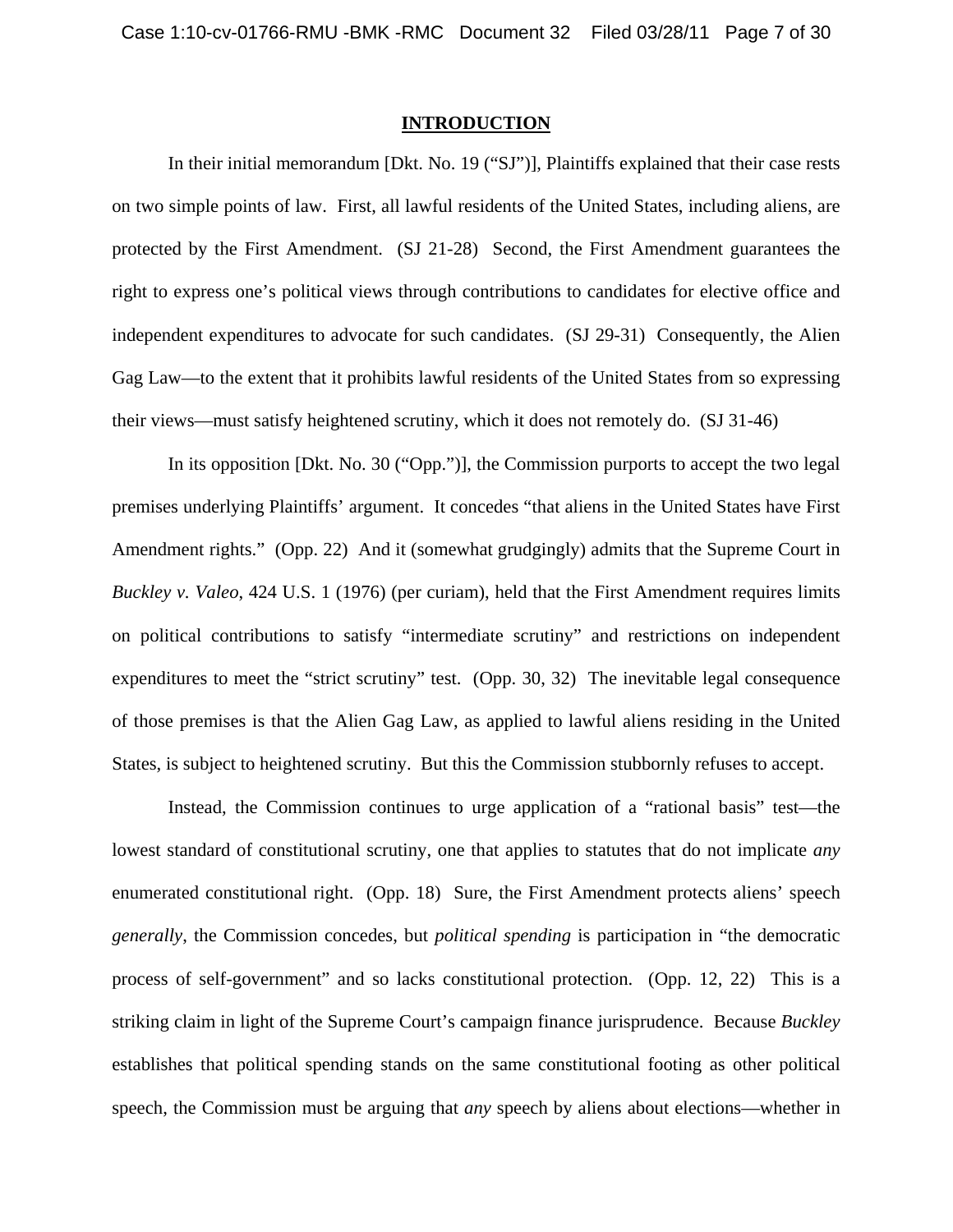#### Case 1:10-cv-01766-RMU -BMK -RMC Document 32 Filed 03/28/11 Page 8 of 30

an ad or on a soapbox—is participation in "self-government" and lacks ordinary First Amendment protection. (Alternatively, if the Commission's position is that "soapbox" speech is more protected than paid-for speech, it is asking this Court to overrule *Buckley*.)

 The Commission's position on speech about "self-government" ignores the basic distinction between *governing* and *speech*; runs counter to both logic and precedent; and is incompatible with any plausible conception of the First Amendment. It is therefore not surprising that the only authority the Commission can muster is a set of Equal Protection cases holding that aliens have no right to hold public office or certain public employment, but saying nothing about restrictions on *speech*. Repetition of the phrase "democratic self-government," a term drawn from those cases, is no basis for doing away with Plaintiffs' core speech rights.

 In its alternative argument that the Alien Gag Law satisfies heightened scrutiny, the Commission's error is no less pernicious and no more defensible. The Commission cites, as the "compelling" interest justifying the restrictions, the need to "protect[] the American democratic system from foreign influence." (Opp. 32) Although it refuses to unpack that loaded term, the intent is plain: The Government may restrict the constitutionally protected political speech of resident aliens because their views are less important, less meaningful, and less trustworthy than the speech of citizens, and might (gasp!) even convince the electorate to support a particular candidate. Put that way, the argument is clear—and clearly irreconcilable with the First Amendment, "[f]or it is a central tenet of the First Amendment that the government must remain neutral in the marketplace of ideas." *FCC v. Pacifica Found.*, 438 U.S. 726, 745-46 (1978) (opinion of Stevens, J.). The Commission is claiming the power not just to take *sides* in that marketplace, but to keep disfavored groups *out*. This is not a justification for the Alien Gag Law; it is a powerful demonstration of why it is unconstitutional.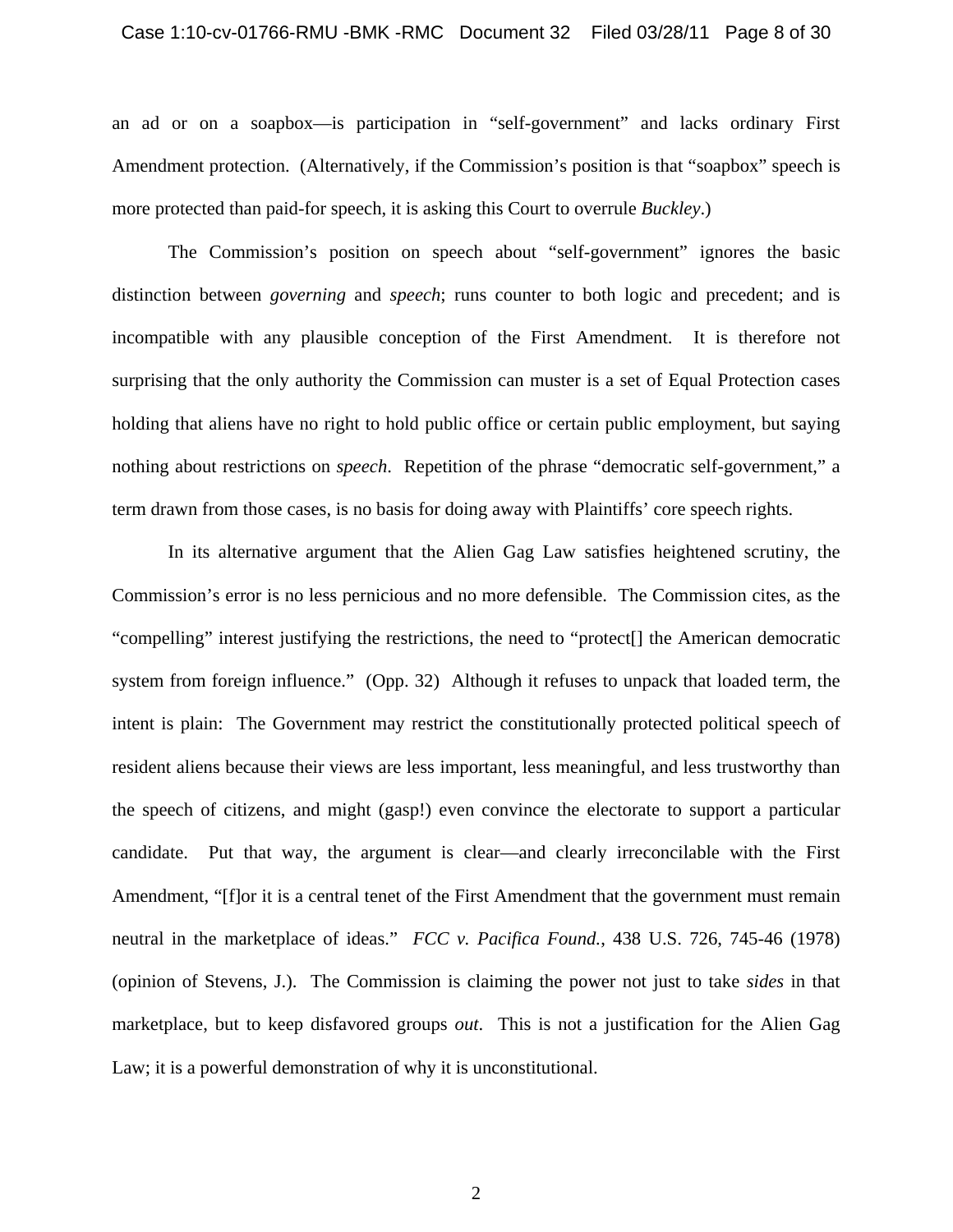Finally, the Commission attempts to bolster its "self-government" and "foreign influence" arguments by pointing to consequences that it claims would follow from recognizing Plaintiffs' well-established rights to political speech. The Commission, however, is willfully over-reading Plaintiffs' position. Recognizing the right to political speech of natural-person residents of the United States would in no way require the extension of those rights to foreign corporations or illegal aliens (Opp. 39-40), who are not part of "the people" as defined by *United States v. Verdugo-Urquidez,* 494 U.S. 259, 271-72 (1990). Obfuscation cannot conceal the only relevant questions in this case: Does the First Amendment protect the right of resident aliens to engage in political speech? Does the right to political speech include the right to political spending? And can the Government deny resident aliens this right in order to prevent "foreign" influence on the electorate? The answers are indisputable.

#### **ARGUMENT**

## **I. The Commission's Attempts To Evade Heightened Scrutiny Are Meritless.**

 Perhaps realizing that the Alien Gag Law cannot hope to survive any form of heightened scrutiny, the Commission devotes much of its brief to arguing for a "rational basis" standard of scrutiny. (Opp. 10-30) But it cannot offer any coherent rationale for invoking this relaxed standard. The Commission admits that resident aliens are protected by the First Amendment and thus generally enjoy the right to freedom of speech. (Opp. 18 n.3, 22)<sup>1</sup> And it also concedes that restrictions on political spending are generally subject to heightened scrutiny under the First Amendment. (Opp. 30, 32) Why then should the First Amendment activity of aliens protected by the First Amendment be treated any differently?

 $\frac{6y \text{ m}^2}{1}$ <sup>1</sup> The Commission, oddly, still attempts to distinguish the cases establishing that proposition (Opp. 22-24  $\&$ nn.4-5), but seeing as it agrees with the legal bottom-line, there is no need to further debate the point. The Commission is wrong, however, to fault Plaintiffs for citing *American-Arab Anti-Discrimination Committee v. Reno*, 70 F.3d 1045 (9th Cir. 1995) ("*AADC I*"). (Opp. 23) The Supreme Court vacated only a *subsequent* opinion of the Ninth Circuit in that case, 119 F.3d 1367 (9th Cir. 1997), *vacated*, 525 U.S. 471, 476 (1999) ("It is the judgment and opinion in that appeal which is before us here."), and the Ninth Circuit has continued to treat its initial *AADC I* decision as good law, *e.g.*, *Humanitarian Law Project v. Reno*, 205 F.3d 1130, 1133-34 (9th Cir. 2000).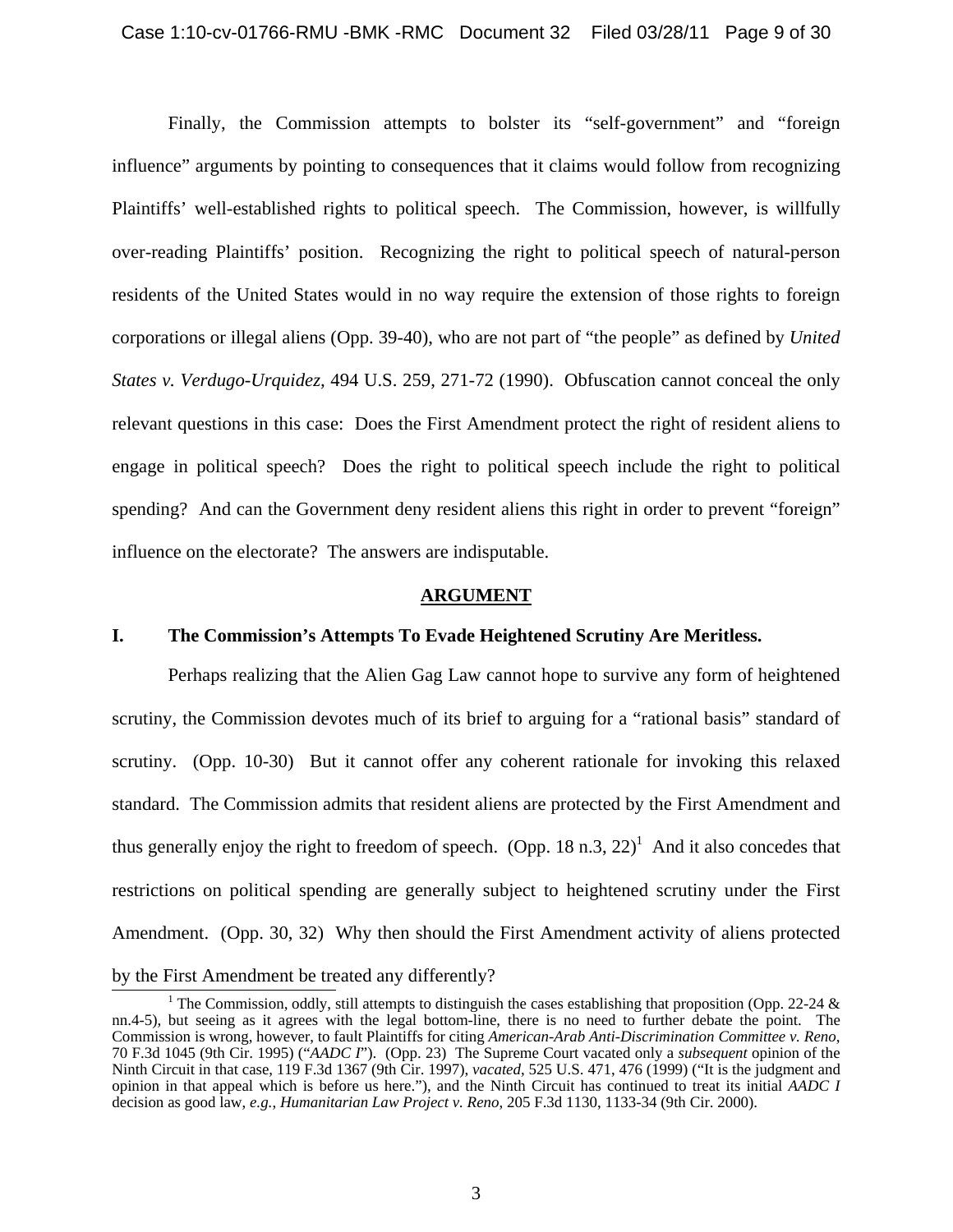According to the Commission, political spending is a form of "democratic selfgovernment," which can be denied to aliens without any meaningful constitutional scrutiny. Taking *Buckley* seriously, this is an extreme claim. In that case, the Government argued that spending limits "should be viewed as regulating conduct, not speech" and thus subject to reduced scrutiny. 424 U.S. at 16. The Court decisively rejected that approach: "[T]his Court has never suggested that the dependence of a communication on the expenditure of money operates itself to introduce a nonspeech element or to reduce the exacting scrutiny required by the First Amendment." *Id.* That is, the fact that it takes money to engage in speech does not change its First Amendment nature or the protections it deserves.<sup>2</sup>

 Therefore, unless the Commission is asking this Court to overturn *Buckley*, its position must be that the Government may ban (subject only to rational basis review) *any* election-related speech by aliens. Yet the Commission provides virtually no authority to support this extreme claim, offering only a set of Equal Protection cases that use the phrase "democratic selfgovernment" in holding that aliens have no right to hold public office or certain government jobs. Plaintiffs do not dispute that aliens have no right to *participate in government* by voting, serving as public officials, or holding certain public employment—but the Commission never explains why quintessential First Amendment activity falls into the same category. Its arguments from assertion do not withstand scrutiny. Political speech is not by any stretch an act of "governing," and the Commission's attempt to conflate the two is inconsistent with both legal precedent and legal principle.

 $\overline{\phantom{a}}$  The Commission's apparent unwillingness to accept *Buckley* is evident elsewhere in its opposition, as well. For example, the Commission repeatedly observes that resident aliens remain permitted to speak out about issues, so long as they do not advocate for candidates. (Opp. 20, 29 n.6, 45-47) The very same was true of the restrictions in *Buckley*, but the Court there explained that "[a]dvocacy of the election or defeat of candidates for federal office is no less entitled to protection under the First Amendment than the discussion of political policy generally or advocacy of the passage or defeat of legislation." 424 U.S. at 48. And the Commission devotes an entire section to the alleged content-neutrality of § 441e (Opp. 28-30), but the Alien Gag Law targets *electionrelated* speech exactly as the laws at issue in *Buckley* did, so this is no distinction either.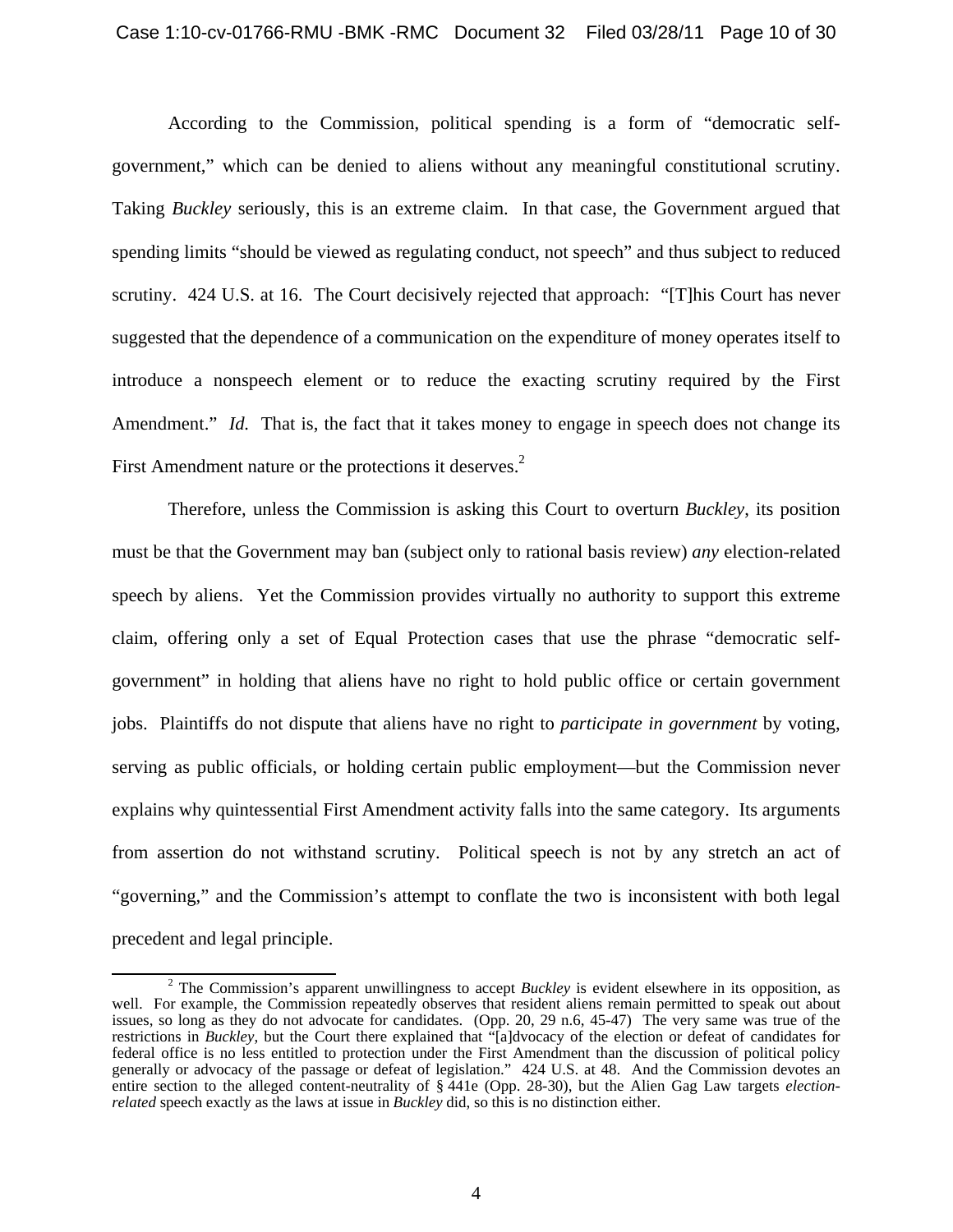## **A. Political Speech Is Not a Form of "Democratic Self-Government" and Therefore Cannot Be Limited to Citizens.**

 Although it uses the phrase "self-government" or "self-governance" 27 times in its opposition, the Commission offers no definition of this concept. Nor does it cite a single case that applies it to uphold a limitation on First Amendment activity, as opposed to limitations on voting or holding government office. *See* Part I.B, *infra*.

 Conceptually, however, the distinction between political speech and "self-government" is plain. When an individual engages in election-related speech, the propagation of his views has no direct legal effect. Rather, the only way that political speech actually affects government is indirectly through its *power to persuade*. Ultimately, it is still only *voters* and *government officials* who participate in democratic self-government and exercise sovereign functions. One who engages in election advocacy is no more a participant in self-government than Adam Smith or Karl Marx would be if those authors' works convinced a voter to support a certain candidate or persuaded a politician to adopt a certain policy. By contrast, an individual's vote has direct and independent legal force in determining who forms government; his signature on a referendum petition has direct and independent legal force in determining which policy matters are placed before the electorate; and his use of the powers of his government office (if he holds one) has direct and independent legal force in creating and executing the law. These sorts of legally constitutive acts cannot be compared to mere speech.

 There is also a compelling logical reason to distinguish the two. Political power, whether in the form of voting or holding government office, is zero-sum. An alien's vote necessarily dilutes the governing power of citizens, reducing their relative authority. *Cf. Reynolds v. Sims*, 377 U.S. 533, 554-56 (1964). Similarly, if an alien holds public office or is hired as a civil servant, then he is necessarily exercising government authority that would otherwise have been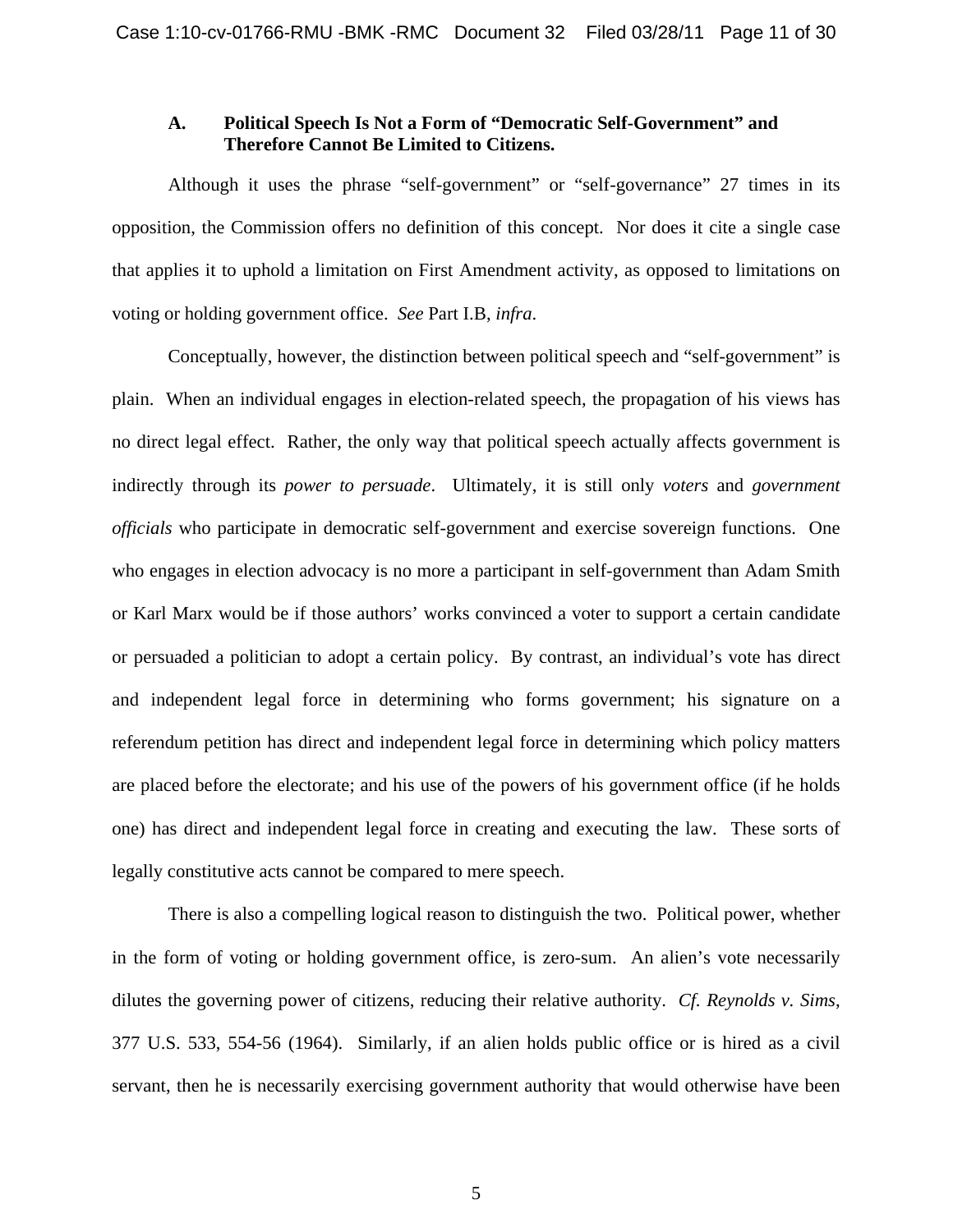vested in a citizen. By contrast, there is no analogous concern that one person's speech *including in the form of political spending*—will dilute another's; to the contrary, "restrict[ing] the speech of some elements of our society in order to enhance the relative voice of others is wholly foreign to the First Amendment." *Buckley*, 424 U.S. at 48-49. In the realm of speech, the governing constitutional principle is "more speech, not enforced silence." *Whitney v. California*, 274 U.S. 357, 377 (1927) (Brandeis, J., concurring).

 Moreover, if the Commission's classification of election-related speech as "selfgovernment" were valid, Congress and the States would have far greater latitude to regulate political speech than the law permits—along at least three different axes.

 First, if political spending really constituted participation in "self-government," Congress would be permitted to "level the playing field" among citizens, just as it may—indeed, must with respect to the right to vote, by drawing voting districts to prevent "dilution" of some citizens' political power. *See Reynolds*, 377 U.S. at 554-56, 567-69. Yet the Supreme Court has long rejected the argument that the Government may use spending limits to "equaliz[e] the relative ability of individuals and groups to influence the outcome of elections." *Buckley*, 424 U.S. at 48. It has done so because political spending is *speech*, and there would be "ominous implications" to allowing "Congress to arrogate the voters' authority to evaluate the strengths of candidates competing for office." *Davis v. FEC*, 554 U.S. 724, 742 (2008).

 Second, if Congress could prohibit aliens from *election-related* speech because it is a form of participation in self-government, Congress could equally ban aliens from engaging in *policy advocacy*. The Commission repeatedly tells us that so-called "issue advocacy" remains open to aliens (Opp. 20, 45), but (under its theory) this would be so only as a matter of grace.<sup>3</sup>

 $\frac{1}{3}$  $3$  In fact, Plaintiffs are not really free to engage in issue advocacy, even as a matter of statutory grace; under the Commission's own definition of an "electioneering communication," issue advocacy that merely mentions a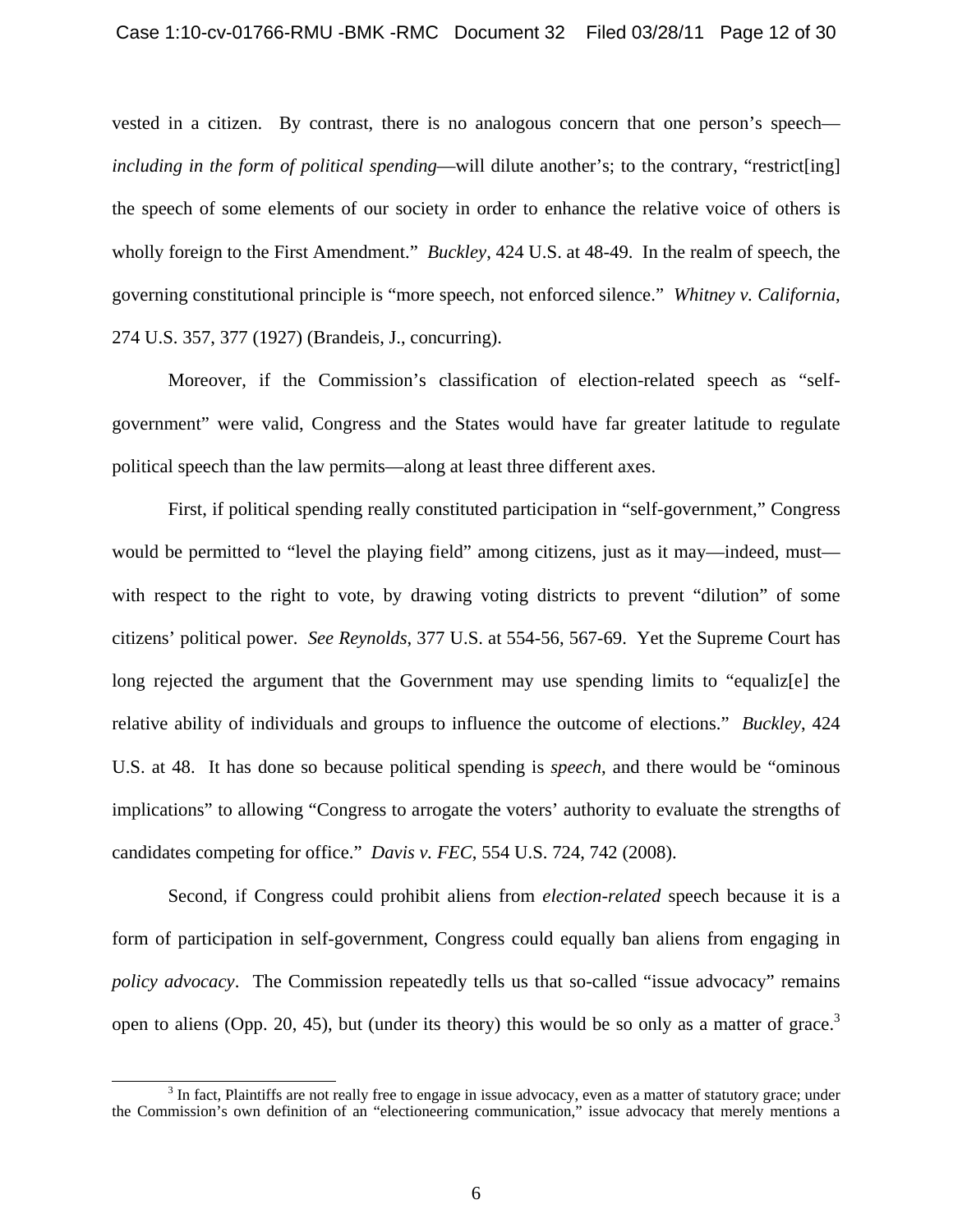After all, the enactment of laws by a democratic legislature is the ultimate expression of "democratic self-government." Likewise, while the Commission states that Plaintiffs "can attempt to contact elected representatives" (Opp. 20), it does not explain the counterintuitive conclusion that non-citizens may be prohibited from lobbying *voters* but not from lobbying *legislators*. Thus, the Commission has offered no principle to limit its theory to election-related speech; rather, its position would necessarily allow the censorship of *all* political speech by aliens. That would turn the First Amendment on its head, applying rational basis scrutiny to restrictions on political advocacy (the constitutional core), while subjecting to strict scrutiny laws that restrict aliens' freedom to create animal fetish videos, *United States v. Stevens*, 130 S. Ct. 1577 (2010), engage in hate speech, *R.A.V. v. St. Paul*, 505 U.S. 377 (1992), or distribute virtual child pornography, *Ashcroft v. Free Speech Coalition*, 535 U.S. 234 (2002).

 Third, on the Commission's (unexplained) assumption that political speech is a form of "self-government," numerous other groups excluded from the democratic process would equally lack political speech rights. But, as illustrated by Plaintiffs in their opening brief, that is not so. For example, residents of State A are foreclosed from participating in the "self-government" of State B—for the very same reason that the Commission says resident aliens cannot so participate, *i.e.*, "because they lack sufficient ties" to the jurisdiction (Opp. 50)—yet the Ninth Circuit correctly held that a law forbidding cross-jurisdictional *spending* was subject to (and failed) heightened scrutiny under the First Amendment. *Vannatta v. Keisling*, 151 F.3d 1215, 1218 (9th Cir. 1998). The Commission's brief does not even cite, let alone distinguish, that decision. Minors, too, are lawfully excluded from "participating in self-government" through

<sup>(</sup>continued…)

candidate's name within 60 days of a general election or 30 days of a primary election could subject the alien advocate to criminal punishment under § 441e. *See* 11 C.F.R. §§ 100.29(b)(3)(i); 110.20(e).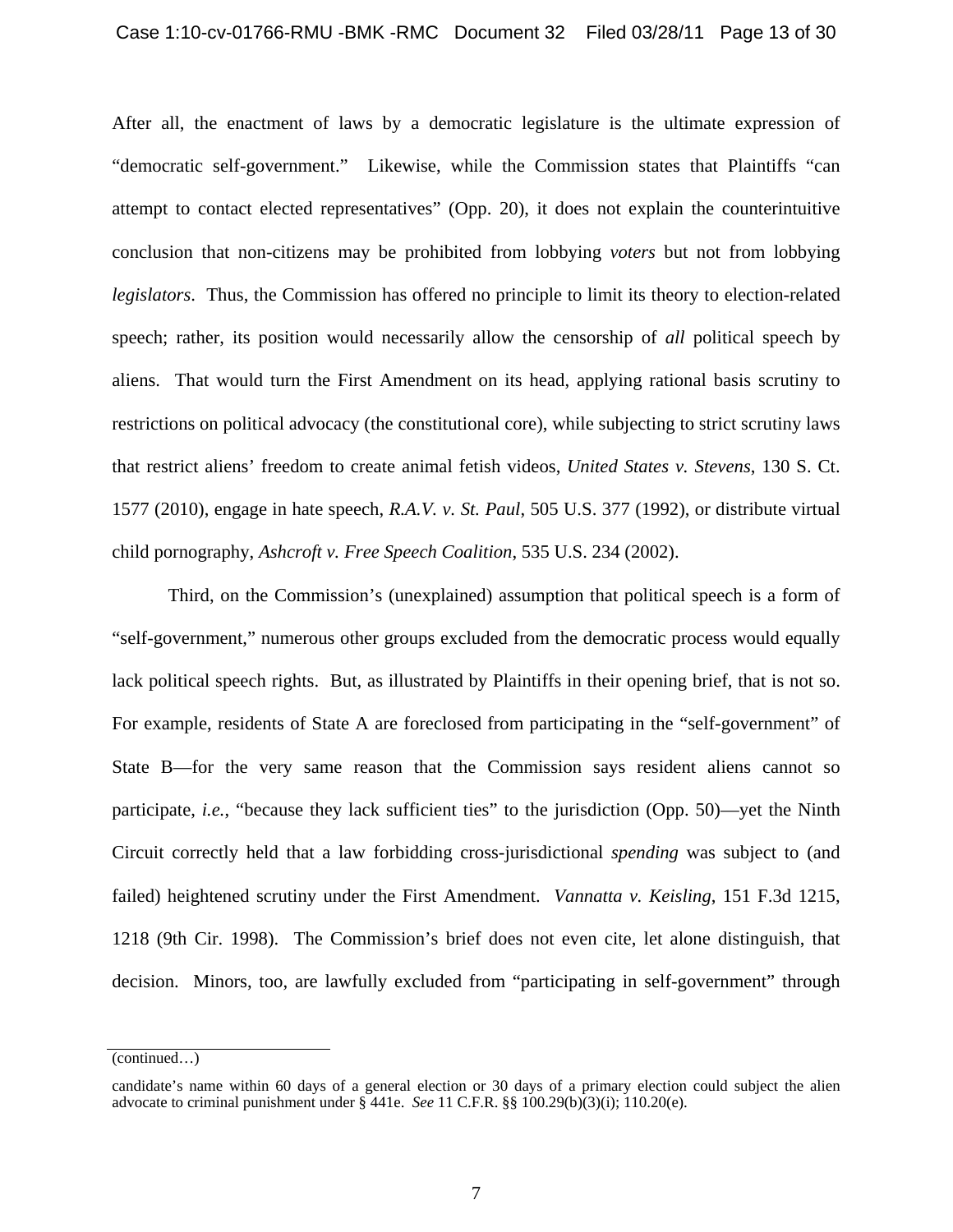#### Case 1:10-cv-01766-RMU -BMK -RMC Document 32 Filed 03/28/11 Page 14 of 30

voting, holding office, serving on juries, etc. The Commission says this is because they are "immature" (Opp. 50), and that is true. The point, however, is that although their immaturity provides a basis for excluding them from *self-government*, the Supreme Court nonetheless held that they cannot be forbidden from engaging in political speech. *McConnell v. FEC*, 540 U.S. 93, 231-32 (2003). Similarly, domestic corporations cannot participate in "self-government," yet the Supreme Court *rejected* the argument that, consequently, they could be foreclosed from engaging in political speech through independent advocacy for candidates. *Citizens United v. FEC*, 130 S. Ct. 876, 916 (2010). The Commission's response to these examples of minors and corporations—that these "do not even involve aliens" (Opp. 50)—misses the point. The illustrations show that many who (like aliens) can be excluded from direct participation in "selfgovernment" are nonetheless constitutionally entitled to express their political views, including by advocating for candidates. This refutes the Commission's central premise, that electionrelated speech is indistinguishable from "democratic participation" (Opp. 49).

## **B. The Commission's Equal Protection Cases Say Nothing To Justify Uniquely Low Scrutiny for Restrictions on Aliens' Political Speech.**

Plaintiffs' opposition to the Commission's motion to dismiss analyzed the fourteen cases on which the Commission initially relied in arguing for a rational basis standard of scrutiny. (SJ 50-52) Plaintiffs showed that ten of these fourteen cases did not arise under the First Amendment at all; and the remaining four *refuted* the Commission's argument that a uniquely low standard governed First Amendment claims by resident aliens. Now, the Commission has retreated, claiming only that *two* of its cases "involved First Amendment activity." (Opp. 19) But even this claim is demonstrably false: one of these cases affirmatively *rejected* the argument that the alien had engaged in First Amendment activity. And the other involved a claim to government benefits, not free speech, and did not even *mention* the First Amendment.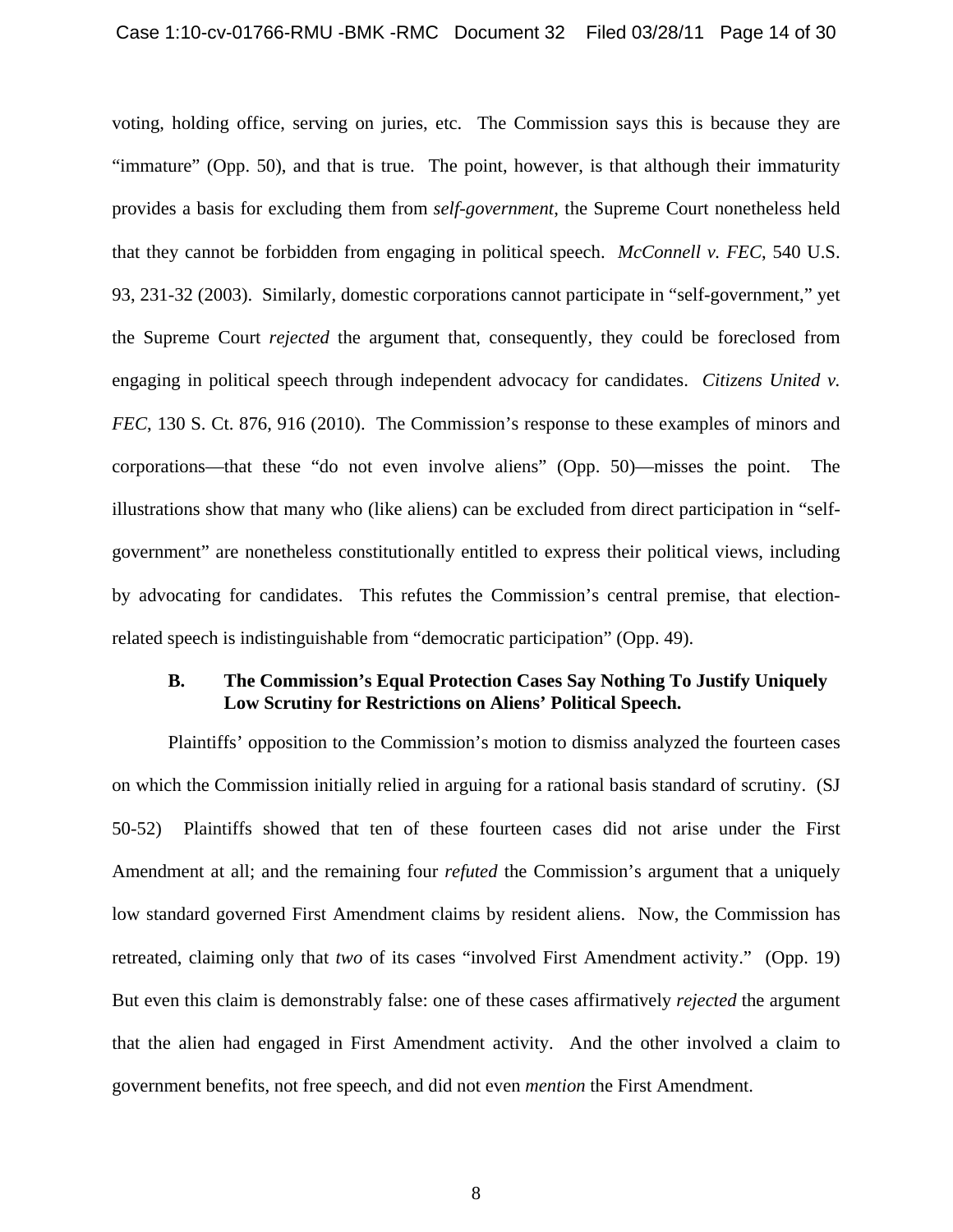In *Ambach v. Norwick*, 441 U.S. 68 (1979), the question was "whether a State, consistently with the *Equal Protection Clause* of the Fourteenth Amendment, may refuse to employ [aliens] as elementary and secondary school teachers." *Id.* at 69 (emphasis added). The Commission identifies a footnote addressing a frivolous claim that the restriction of an alien's "freedom" to teach in public schools was "contrary to principles of diversity of thought and academic freedom embodied in the First Amendment." *Id.* at 79 n.10. But the Court did not hold that the plaintiff's alienage justified a restriction on speech activity. Rather, the Court *rejected* the argument that First Amendment activity was implicated at all, holding that "the opportunity to teach in the State's schools . . . is not a liberty that is accorded constitutional protection" by that Amendment. *Id.*

In *Moving Phones Partnership L.P. v. FCC*, 998 F.2d 1051 (D.C. Cir. 1993), the court first held that "the Commission reasonably interpreted the [Communications] Act" and that its "dismissal of appellants' [license] applications was reasonable." *Id.* at 1053. The court also addressed a solitary constitutional claim, rejecting a contention that the FCC's "classifications based on alienage" violated *Equal Protection* principles. *Id.* at 1056. The Commission says the case dealt with "paradigmatic speech activity." (Opp. 20) Not so. The plaintiff in *Moving Phones* never raised a First Amendment claim, and neither the phrase "First Amendment" nor the word "speech" appears anywhere in the decision. This is not surprising, because at issue was receipt of a government benefit—an FCC license—and the Supreme Court has long held that "[n]o one has a First Amendment right to a[n FCC] license," *Red Lion Broad. Co. v. FCC*, 395 U.S. 367, 389 (1969); *see also Ruggiero v. FCC*, 317 F.3d 239, 250 (D.C. Cir. 2003) (en banc) ("'No one has a First Amendment right to a license,' and it follows that no one has a First Amendment right to apply for a license." (citing *Red Lion Broad. Co*., 395 U.S. at 389)).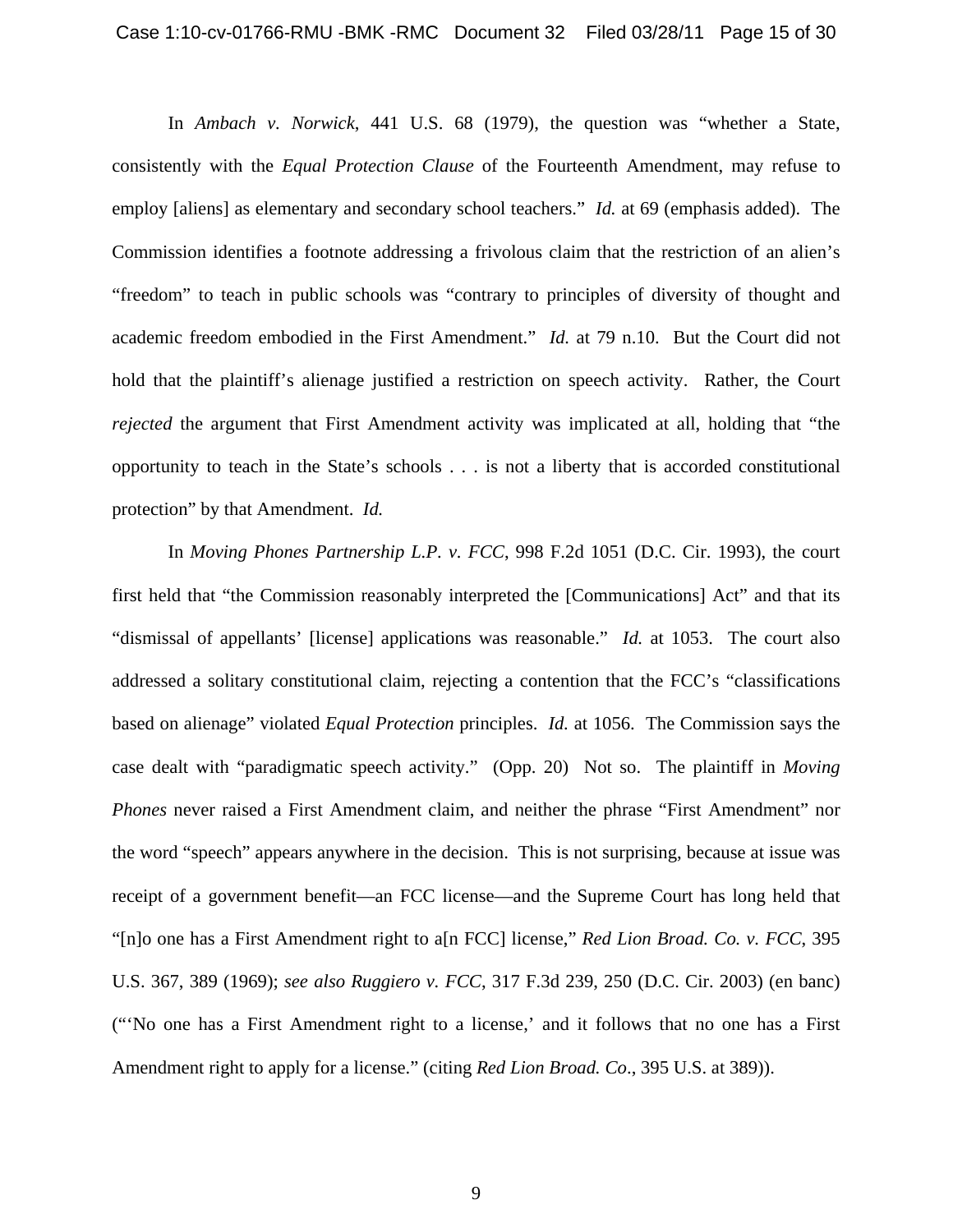The Commission's reliance on these cases simply highlights the lack of authority suggesting that aliens' political *speech* is protected by less than heightened scrutiny. Nothing in these cases (any more than in the other Equal Protection cases initially cited in the Commission's motion to dismiss) speaks to the permissibility of (or standard of scrutiny for) restrictions on aliens that implicate the Bill of Rights. They stand only for the proposition that it is permissible, under Equal Protection principles, to exclude aliens from government jobs that involve the exercise of sovereign authority. (SJ 51) In the Court's own description, the cases apply rational basis review to "exclusions that entrust only to citizens important elective and nonelective positions whose operations 'go to the heart of representative government.'" *Bernal v. Fainter*, 467 U.S. 216, 221 (1984) (quoting *Sugarman v. Dougall*, 413 U.S. 634, 647 (1973)); *see also Cabell v. Chavez-Salido*, 454 U.S. 432, 439 (1982) (allowing distinctions between citizens and aliens with respect to "the establishment and operation of [a State's] own government, as well as the qualifications of an appropriately designated class of public office holders" (quoting *Sugarman*, 413 U.S. at 648)). They do not offer the slightest support for the proposition that aliens can be banned from any form of political speech on the odd theory that such speech is an attempt to participate in democratic "self-government."

#### **C. The Restrictions of the Alien Gag Law Are Subject to Heightened Scrutiny.**

Contrary to the Commission's unsupported position, § 441e's ban on independent expenditures is subject to strict scrutiny and its ban on contributions is subject at least to heightened scrutiny. This conclusion flows inexorably from clear Supreme Court precedent.

Resident aliens like Plaintiffs are fully protected by the First Amendment. "[O]nce an alien lawfully enters and resides in this country he becomes invested with the rights guaranteed by the Constitution to all people within our borders," including "those protected by the First . . . Amendment[]." *Kwong Hai Chew v. Colding*, 344 U.S. 590, 596 n.5 (1953) (quoting *Bridges v.*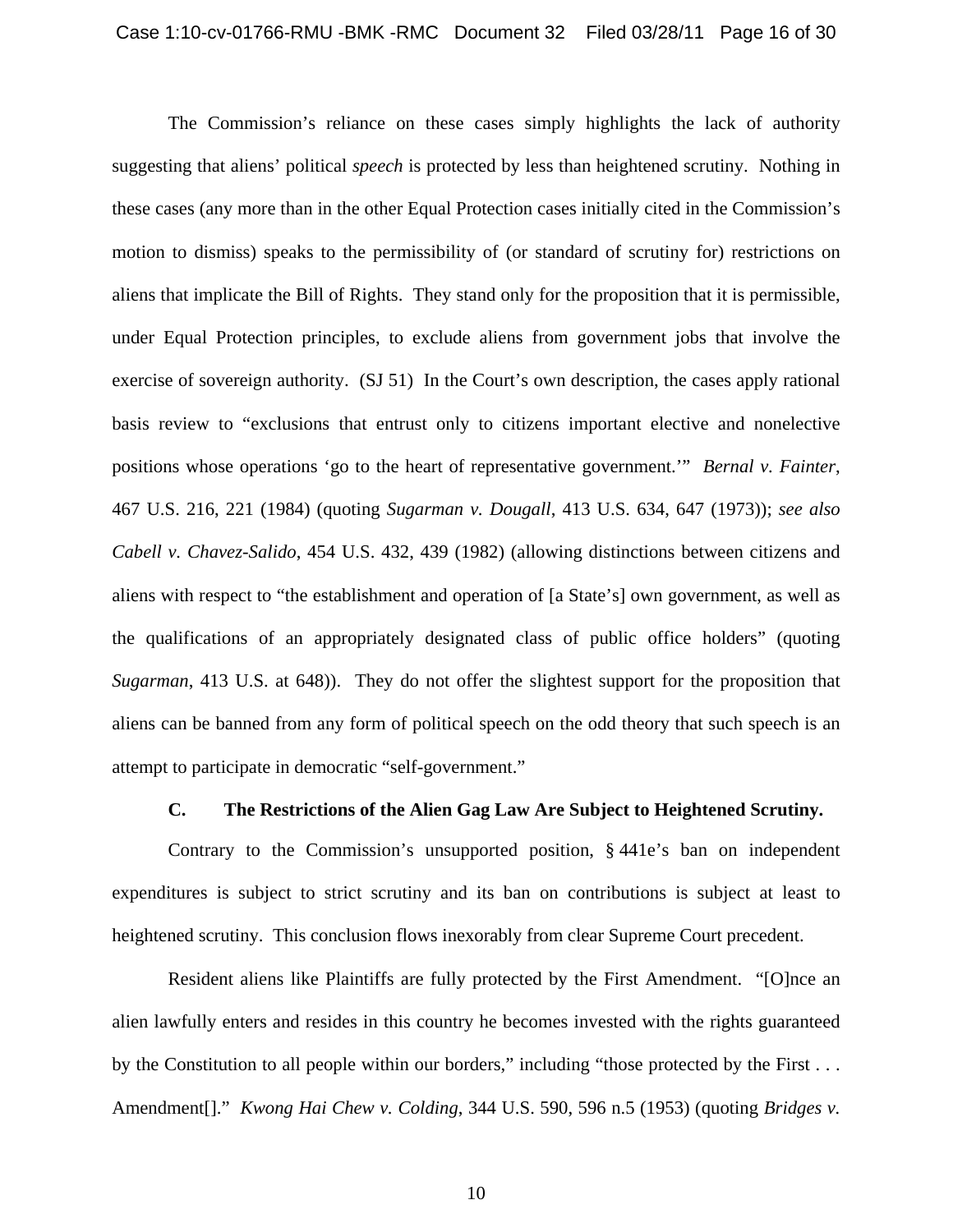*Wixon*, 326 U.S. 135, 161 (1945) (Murphy, J., concurring). Indeed, it is so "well settled that 'freedom of speech and of press is accorded aliens residing in this country,'" *Reno v. Am.-Arab Anti-Discrimination Comm.*, 525 U.S. 471, 497 (1999) (Ginsburg, J., concurring in part and concurring in the judgment) (quoting *Bridges*, 326 U.S. at 148 (majority opinion)), that even the Commission concedes this point (Opp. 18 n.3, 22). And the First Amendment requires that restrictions on political expenditures satisfy strict scrutiny, *Buckley*, 424 U.S. at 44-45; *FEC v. Wisc. Right to Life, Inc.*, 551 U.S. 449, 461 (2007) (plurality opinion), while restrictions on political contributions must, at least, be "closely drawn" to accomplish a "sufficiently important interest." *Buckley*, 424 U.S. at 25.4

Each of the Alien Gag Law's restrictions, therefore, can survive only if it is justified by a sufficiently important government interest and is well-tailored to serve that interest.<sup>5</sup>

 <sup>4</sup> Plaintiffs maintain that a complete ban on contributions is subject to strict scrutiny. As the Commission notes (Opp. 31), the Court in *FEC v. Beaumont*, 539 U.S. 146 (2003), said that a complete ban need only be "closely drawn to match a sufficiently important interest." *Id.* at 161-62. This was only dicta, however, given that the Court concluded in the next paragraph that the plaintiff was "simply wrong in characterizing [the statute] as a complete ban," *id.* at 162. In any event, the precise level of heightened scrutiny is immaterial in light of the illegitimate *purpose* asserted by the Commission, as explained below. *See* Part II, *infra*.

<sup>&</sup>lt;sup>5</sup> The Commission attempts to characterize Plaintiff Steiman's proposed donation to the independent Club for Growth as a "contribution" rather than an "independent expenditure," citing the statutory definition of "contribution." (Opp. 32 n.9) But it is the *constitutional*, not the *statutory*, definition that determines the applicable level of scrutiny. And *Buckley*'s unique treatment of "contributions" is premised upon "the perception of undue influence of large contributors *to a candidate*." *Citizens Against Rent Control v. Berkeley*, 454 U.S. 290, 296-97 (1981) (emphasis added). It therefore has no application to donations to independent political groups like the Club for Growth. As the D.C. Circuit recently explained: "After all, if one person is constitutionally entitled to spend \$1 million to run advertisements supporting a candidate (as *Buckley* held), it logically follows that 100 people are constitutionally entitled to donate \$10,000 each to a non-profit group that will run advertisements supporting a candidate." *Emily's List v. FEC*, 581 F.3d 1, 10 (D.C. Cir. 2009).

Incredibly, the Commission also objects that the Club for Growth states on its website that it does not accept donations from foreign nationals. Might that be because the very law Plaintiffs challenge *criminalizes* it, and the Commission itself directs organizations to provide such disclaimers? *See* FEC Advisory Op. 1995-09 ("The following cautionary language should be substituted . . . to let potential contributors know that the Act may affect . . . their ability to contribute: 'Sorry, Federal law prohibits foreign nationals who lack permanent residence status from contributing to NewtWatch.'").

Anyway, since Plaintiff Bluman seeks to make a classic independent expenditure by printing and distributing leaflets in a park, neither of these points ultimately matters to disposition of this case.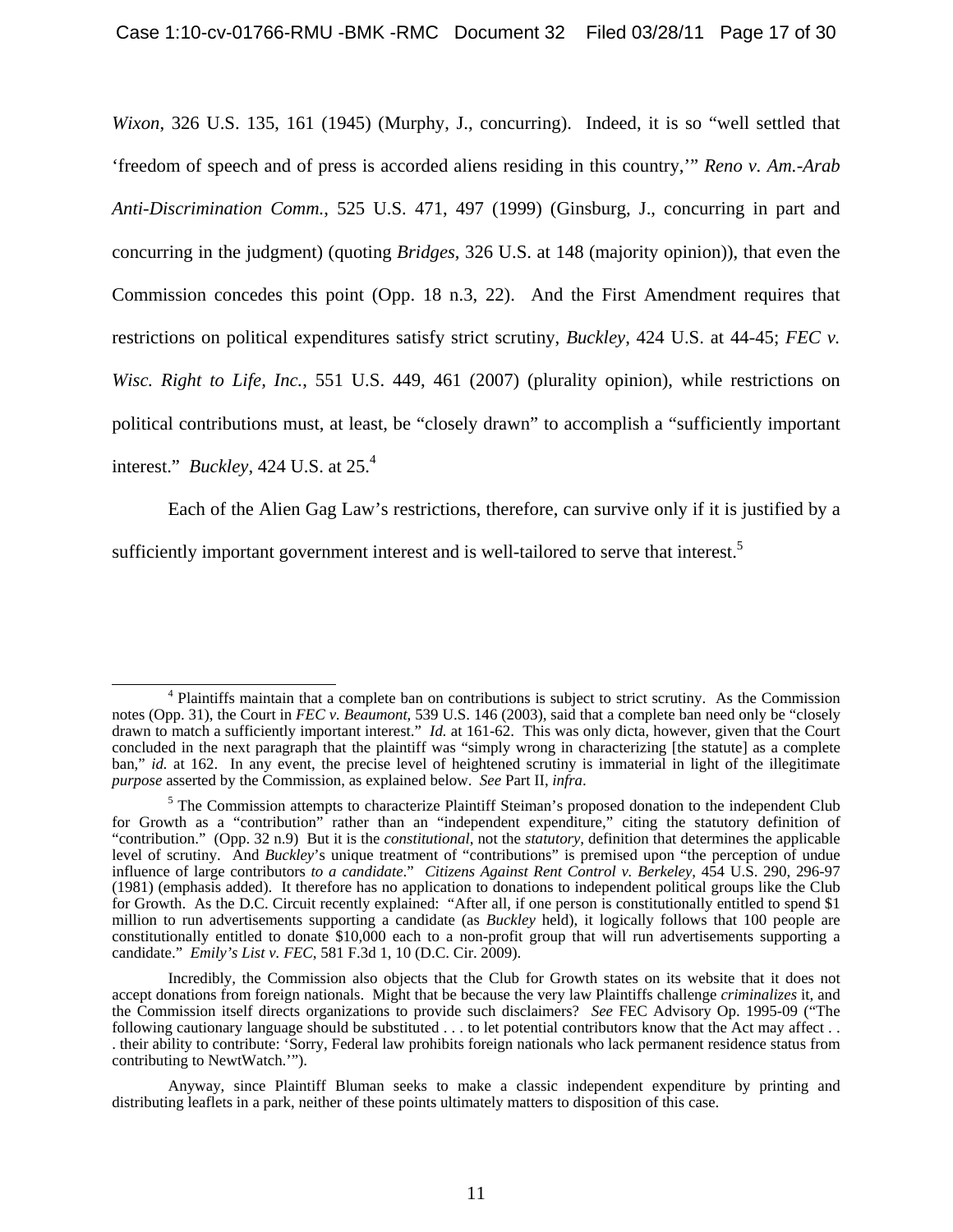## **II. The Commission's Attempts To Satisfy Heightened Scrutiny Are Meritless.**

In the alternative, the Commission takes a shot at defending the Alien Gag Law under heightened scrutiny. (Opp. 32-52) Disclaiming several possible purposes of the statute critiqued by Plaintiffs, the Commission's catch-phrase is preventing "foreign influence." (Opp. 32) Standing alone, that is circular: The reason for keeping aliens out of the discussion is to reduce their influence on the discussion. But why? The Commission's apparent answer is that resident aliens have a less substantial interest in participating in the discussion, and that adding their voices to the mix might affect the views of other participants. But the Government's desire to silence truthful, influential speech about the Government by *persons protected by the First Amendment* is hardly a legitimate interest; it is the core evil that the First Amendment is designed to prevent. And although the failure to identify a "sufficiently important interest" moots any questions of tailoring, the Commission's attempts to show that Congress carefully targeted § 441e at the evils of "foreign influence" actually prove just the opposite.

## **A. The Commission Expressly Disclaims a Series of Potential Rationales for the Alien Gag Law.**

At the outset, it is worth recounting the possible purposes of the Alien Gag Law that the Commission *expressly disclaims*. The Commission periodically alludes to the dangers of corruption, the overseas use of domestic conduits, and the harmful nature of foreign views. Perhaps because it realizes that the statute is not remotely tailored to target those things, however, it affirmatively abandons these concerns as the motivating rationales of § 441e. Because, under heightened scrutiny, the Commission must defend the law based on its actual rationale, the Commission's concessions considerably narrow this Court's inquiry. *See United States v. Virginia*, 518 U.S. 515, 533 (1996) ("The justification must be genuine, not hypothesized or invented *post hoc* in response to litigation.").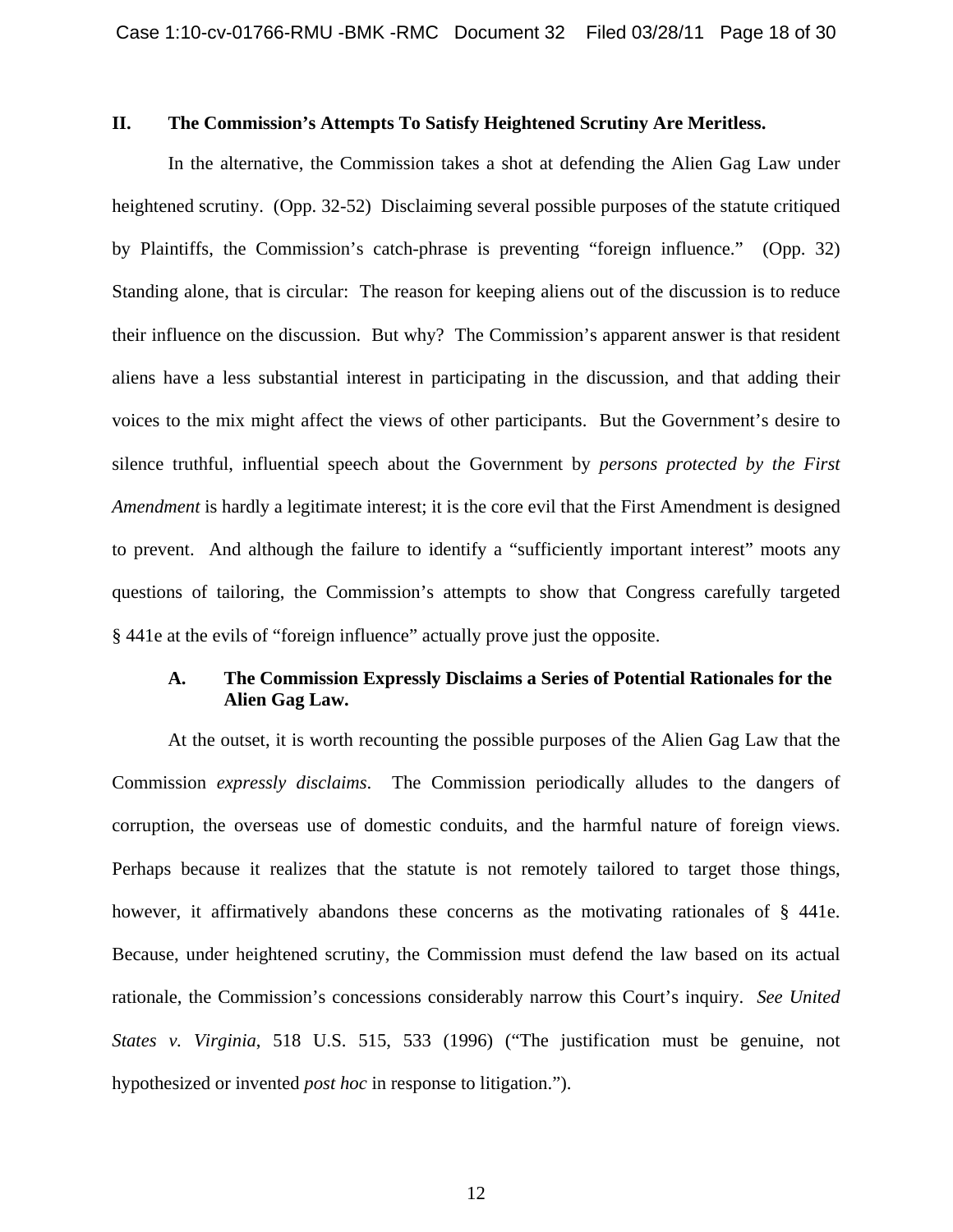1. *Anti-corruption*. Plaintiffs pointed out that, to the extent that § 441e is intended to combat corruption (*i.e.*, actual "influence-buying"), it is vastly overinclusive. Contribution *limits* could be imposed, as they are on citizens, but neither *expenditure* limits nor contribution *bans* are constitutionally permissible means of preventing corruption. (SJ 42) The Commission now expressly admits that § 441e "is not an anticorruption measure." (Opp. 52)

2. *Anti-circumvention*. Plaintiffs also observed that, if § 441e is meant to prevent the use of residents as *conduits* for illegal spending by overseas actors who lack constitutional protections, it is not supported by a sufficient record of such circumvention and is anyway both underinclusive and overinclusive. (SJ 43-46) Among other things, another law already prohibits contributions by conduit, 2 U.S.C. § 441f, and (as the Commission concedes) overseas entities can just as easily funnel donations through "citizen . . . intermediaries" (Opp. 14). In any case, the Commission now denies that the Alien Gag Law is an anti-circumvention statute. Rather, as the Commission notes, before the enactment of § 441e, foreign entities were *already* banned from using domestic agents as conduits; thus, the law's purpose was to "reach direct spending," not the "indirect foreign spending that is also illegal under section 441f." (Opp.  $35$ )<sup>6</sup>

3. *"Harmful" Views*. Plaintiffs also contended that the statute could not be upheld as a means of protecting against damage that would supposedly result from the election of candidates backed by resident aliens. (SJ 40-41) The Government may only restrict dangerous speech if it is likely to produce "imminent lawless action," *Brandenburg v. Ohio*, 395 U.S. 444, 447 (1969) (per curiam), a standard that could not possibly be met here. Plaintiffs felt it necessary to make this point in light of the Commission's repeated invocations of the deference owed the political branches on matters of national security. Indeed, the Commission continues to

 $\overline{6}$ <sup>6</sup> The Commission goes on to dispute Plaintiffs' argument that § 441e was not tailored to prevent circumvention of the ban on overseas contributions (Opp. 35-36), but if the statute was not motivated by anticircumvention then it is irrelevant how well-tailored it is to that goal. *See also* n.8, *infra*.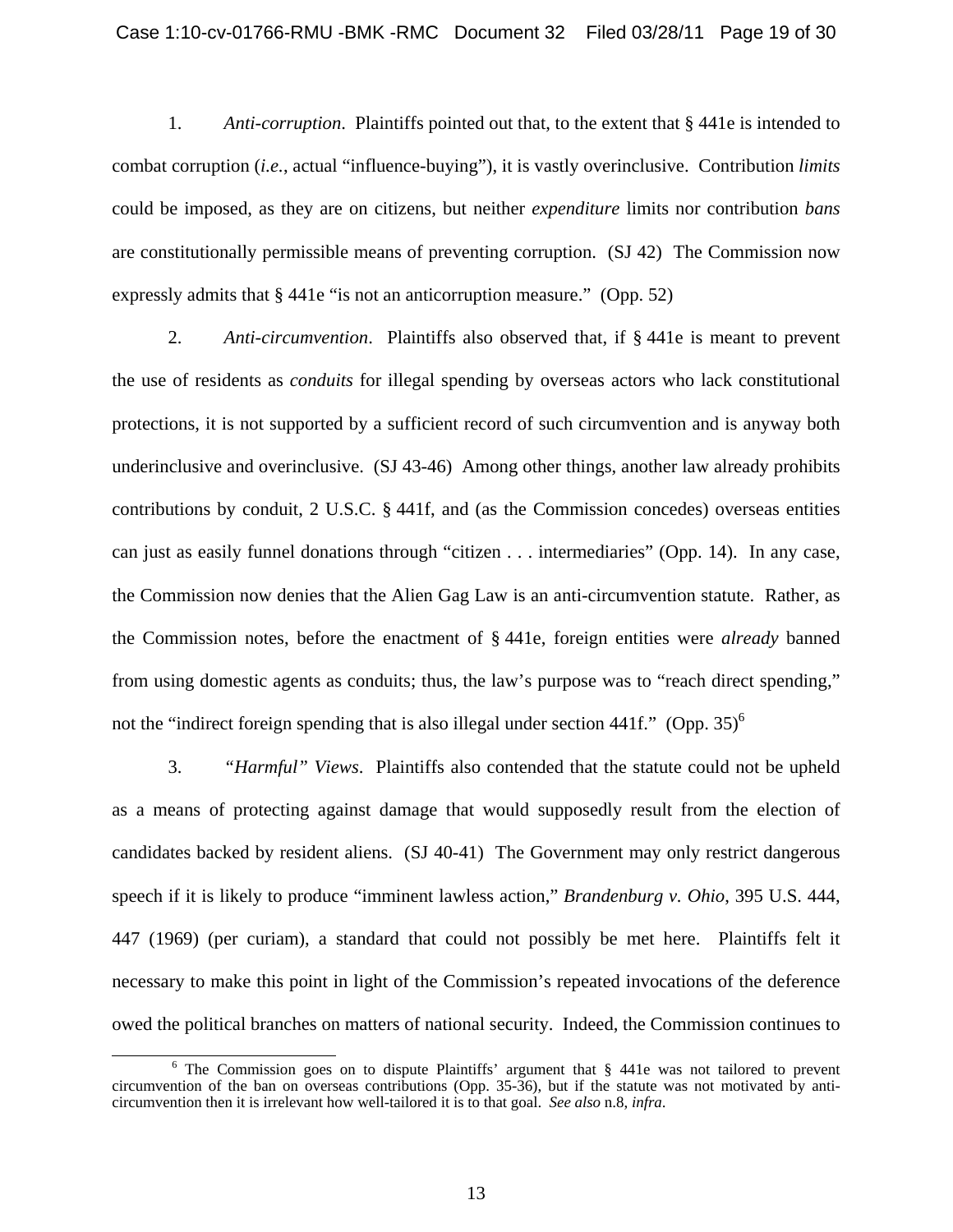assert that § 441e "represents an exercise of the federal government's authority over the foreign affairs and national security of the United States." (Opp. 13) However, when the Commission attempts to defend § 441e based on doctrine (rather than diffuse fear-mongering), it expressly concedes that the law cannot meet the *Brandenburg* standard: "[S]ection 441e is not a regulation targeting advocacy that poses a threat of producing imminent lawless action." (Opp. 30 n.7) Rather, the law applies—intentionally so—to aliens "whether their views and objectives are innocuous or not." (Opp. 28) So, despite the Commission's continued attempts to wrap itself in the cloak of national security, § 441e is not really a harm-prevention statute either.

In light of these admissions, there is no need for this Court to determine whether, or to what extent, the alternative interests disclaimed by the Commission could justify the Alien Gag Law, *see Virginia*, 518 U.S. at 533—although it is clear that they could not.

### **B. The Government's Assertedly Compelling Interest in Preventing "Foreign Influence" Is** *Per Se* **Illegitimate Under the First Amendment.**

Having clarified that § 441e is not intended to fight corruption, prevent circumvention, or protect national security, the Commission is unapologetically candid about its true goals. The Government has decided that resident aliens have only a "small[] stake" in the question of who should govern the cities, states, and country in which they reside. (Opp. 43) They thus "have no legitimate role to play in American elections." (Opp. 28) And allowing them to do so would risk "injecting distinctly *foreign* influence into elections." (Opp. 43) While a resident alien might not be able "to drastically sway" the results of an election, his advocacy might "have *some* effect." (Opp. 39) In short, allowing resident aliens to make contributions and expenditures would allow them to *influence* the electorate, which must be stopped because their views are *foreign*. To be clear, this is offered as a defense of the law *under heightened scrutiny*, which presumes that resident aliens do enjoy the constitutional right to engage in political advocacy.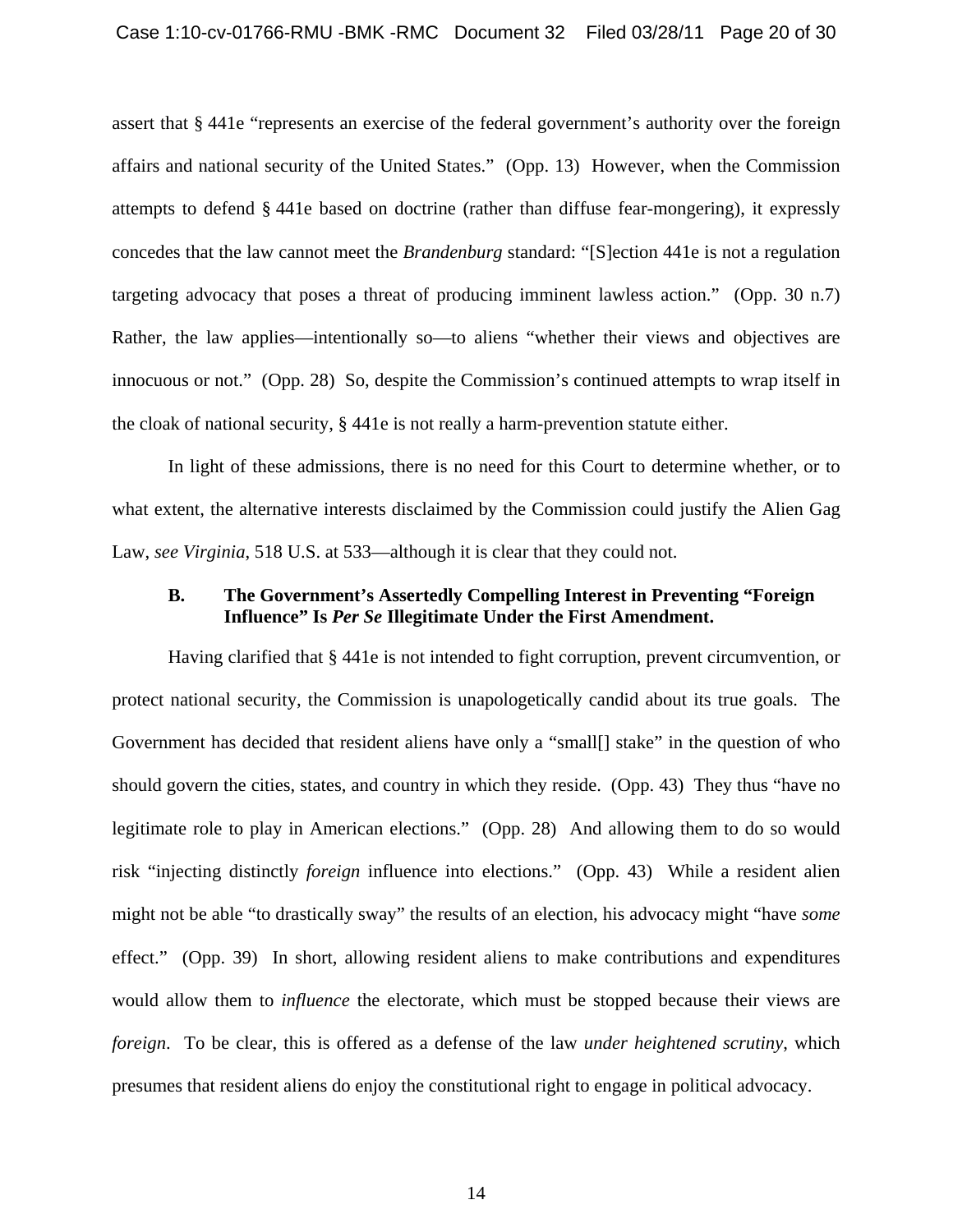#### Case 1:10-cv-01766-RMU -BMK -RMC Document 32 Filed 03/28/11 Page 21 of 30

The Commission is thus openly asserting the power to exclude constitutionally protected but politically disfavored groups from the political debate. That is fundamentally inconsistent with the First Amendment, which "creates an open marketplace where ideas, most especially political ideas, may compete without government interference." *N.Y. State Bd. of Elections v. Lopez Torres*, 552 U.S. 196, 209 (2008). Congress' intent to exclude resident aliens and their unworthy "foreign" views from the political marketplace of ideas is not an *answer* to the constitutional problem with § 441e; it *is* the constitutional problem with § 441e.

That the Government believes a class of speakers lacks a sufficient "stake" in the issue (Opp. 43), or "ha[s] no legitimate role to play" in the discourse (Opp. 28), is no basis for censorship; the First Amendment takes that determination out of government hands. In the realm of political speech, "the legislature is constitutionally disqualified from dictating the subjects about which persons may speak and the speakers who may address a public issue." *First Nat'l Bank of Boston v. Bellotti*, 435 U.S. 765, 784-85 (1978). Rather, it is the *voters* who "are entrusted with the responsibility for judging and evaluating the relative merits of conflicting arguments," and it is the *voters* who "may consider, in making their judgment, the source and credibility of the advocate." *Id.* at 791-92. (Disclosure rules, of course, are a legitimate means of assisting the *voters* in making those determinations, by providing them with additional information. *See Citizens United*, 130 S. Ct. at 914-15.)

Nor does it matter that the speech might have an "effect" (Opp. 39) on the citizenry. "[T]hat advocacy may persuade the electorate is hardly a reason to suppress it: The Constitution 'protects expression which is eloquent no less than that which is unconvincing.'" *Bellotti*, 435 U.S. at 791 (quoting *Kingsley Int'l Pictures Corp. v. Regents*, 360 U.S. 684, 689 (1959)). Moreover, if the Commission is implying a "danger that the people cannot evaluate the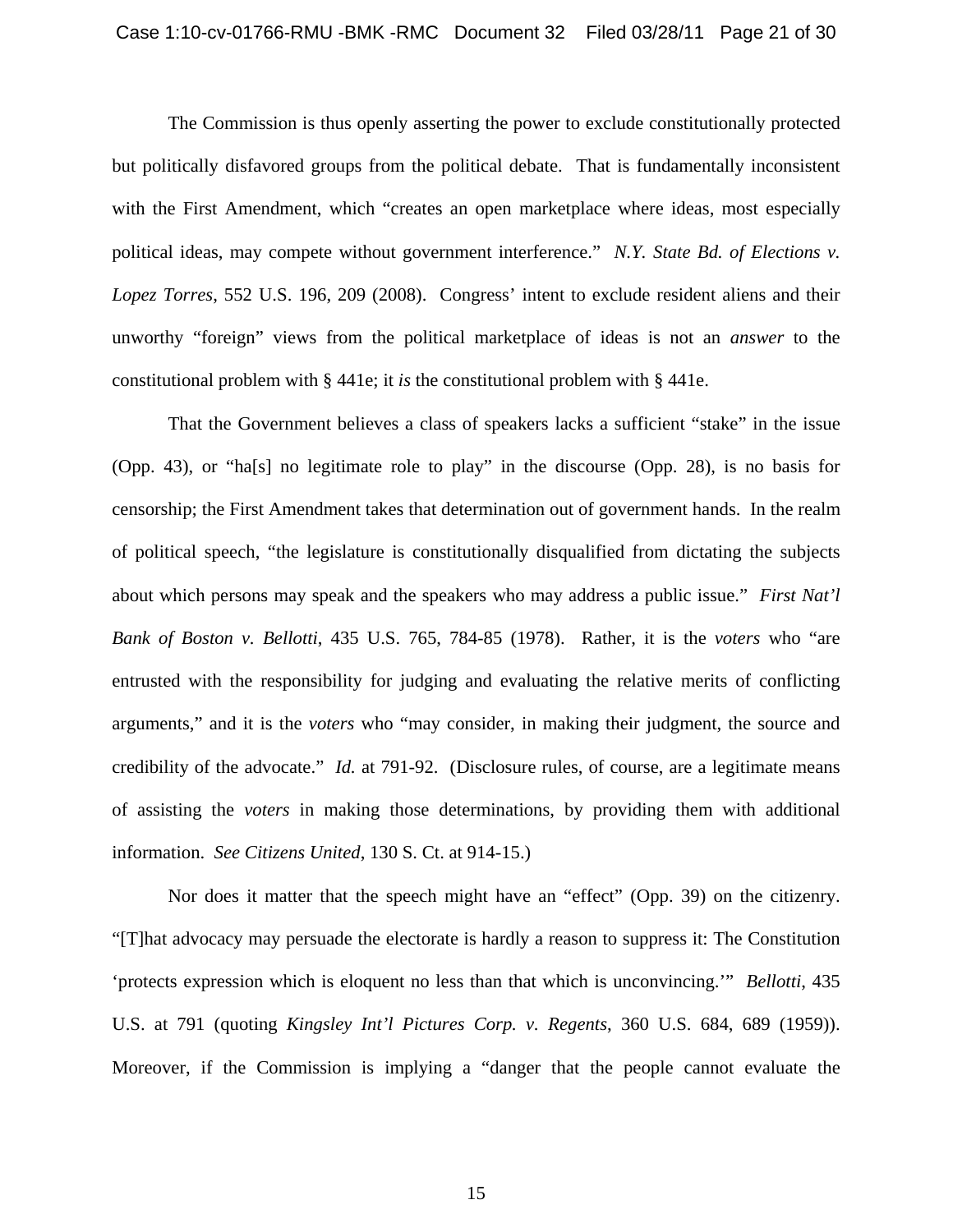information and arguments advanced" by resident aliens, and will consequently make poor decisions, that "is a danger contemplated by the Framers of the First Amendment." *Id.* at 792. The Commission might lack faith in the American people, but "[t]hose who won our independence had confidence in the power of free and fearless reasoning and communication of ideas to discover and spread political and economic truth." *Thornhill v. Alabama*, 310 U.S. 88, 95 (1940).

Just last year, the Supreme Court held that "restrictions distinguishing among different speakers, allowing speech by some but not others," are "[p]rohibited." *Citizens United*, 130 S. Ct. at 898. In the face of that clear law, the Commission concedes that § 441e "is speakerbased." (Opp. 50) Seeking to distinguish *Citizens United*, the Commission argues that the ban on expenditures by corporations was invalidated only because it was motivated by an illicit "speech-equalization purpose," *i.e.*, an "attempt to enhance individual speech at the expense of corporate speech." (Opp. 51) But it was the speaker-based nature of the ban that was the problem with the statute, and the reason why it had to satisfy strict scrutiny. 130 S. Ct. at 898- 99. The Government's "antidistortion" interest in ensuring that corporations did not drown out other voices was simply one of (several) proffered *justifications* for the law that the Court rejected. *Id.* at 903. That the Government cannot even offer that defense here does not improve its argument. If silencing certain speakers because they can "drown out" others is a constitutionally insufficient justification, then silencing certain speakers merely because of *who they are* is woefully deficient. The Government would not have prevailed in *Citizens United* had it asserted an interest in silencing corporations because of distrust for their motives or a need to protect the electorate from "corporate influence."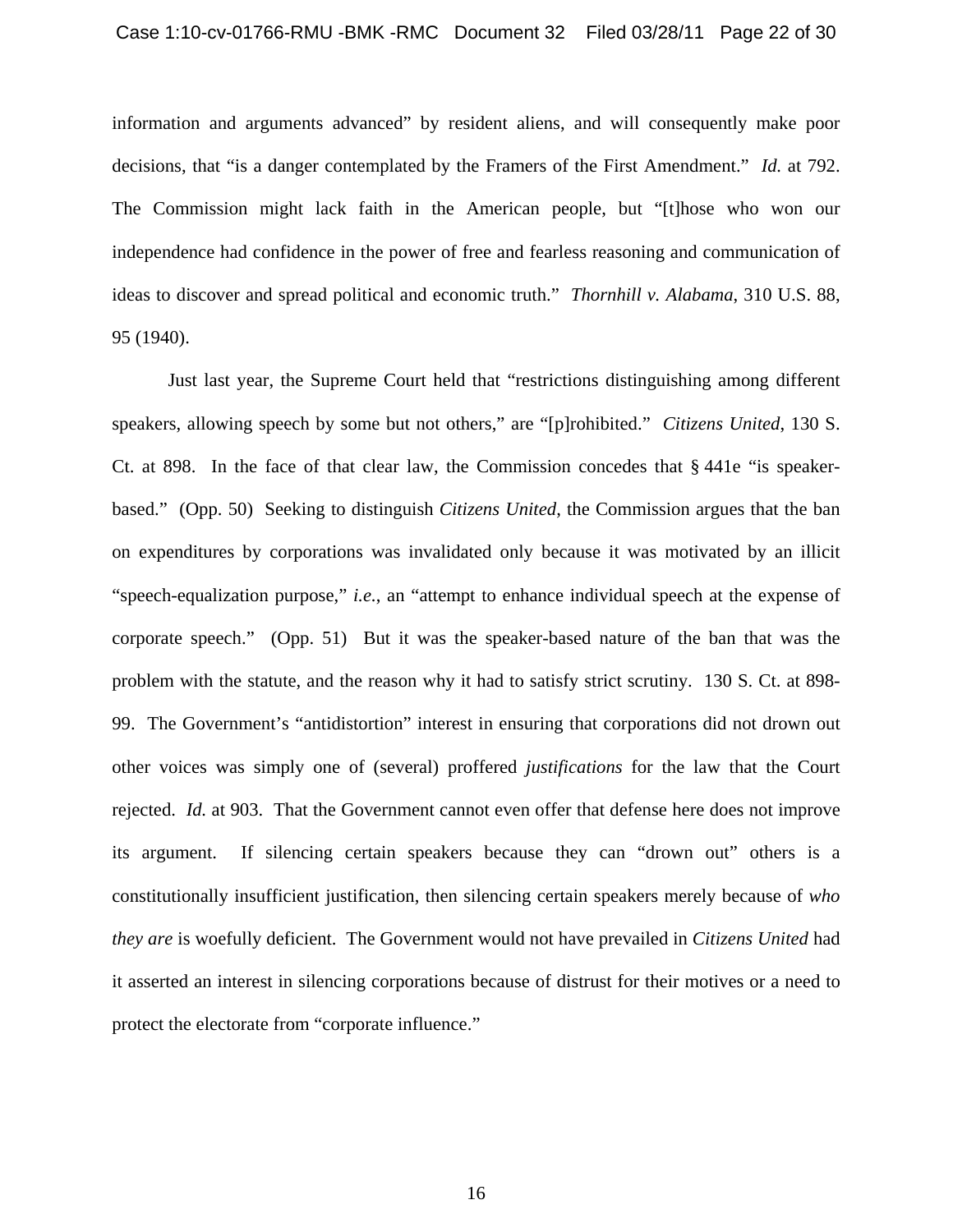In short, *Citizens United* is fatal for the Commission's argument. There, the Court decried the ban on corporate expenditures as a law whose "purpose and effect are to silence entities whose voices the Government deems to be suspect." *Id.* at 898. The same is true here. There, the Court explained that "[b]y taking the right to speak from some and giving it to others, the Government deprives the disadvantaged person or class of the right to use speech to strive to establish worth, standing, and respect for the speaker's voice." *Id.* at 899. The Government does no less here by silencing resident aliens. There, the Court denied to the Government the "means [to] deprive the public of the right and privilege to determine for itself what speech and speakers are worthy of consideration." *Id.* It is just those determinations that § 441e here embodies. And there, the Court concluded that it found "no basis for the proposition that, in the context of political speech, the Government may impose restrictions on certain disfavored speakers." *Id.* The same proposition dooms the Alien Gag Law here.

The Commission's "defense" of § 441e is thus no defense at all. The "interest" in silencing selected voices is no more a valid justification for censorship under the First Amendment than an "interest" in keeping the races apart would be a valid justification for segregation under the Equal Protection Clause.

## **C. The Alien Gag Law's Blunderbuss Censorship Is Not Remotely Tailored to the Commission's Asserted Interest.**

Because the purpose offered by the Commission to justify the Alien Gag Law is plainly illegitimate, § 441e is invalid, as applied to resident aliens, regardless of its tailoring. Yet, as Plaintiffs have explained (SJ 31-46), the law does not even have the virtue of being "closely drawn," *Buckley*, 424 U.S. at 25—let alone "narrowly tailored," *Wis. Right to Life*, 551 U.S. at 464—to any conceivable end. The law bans *all* nonimmigrant aliens (no matter their status) from *all* countries (no matter how friendly to the U.S.) from making *any* contributions (no matter

17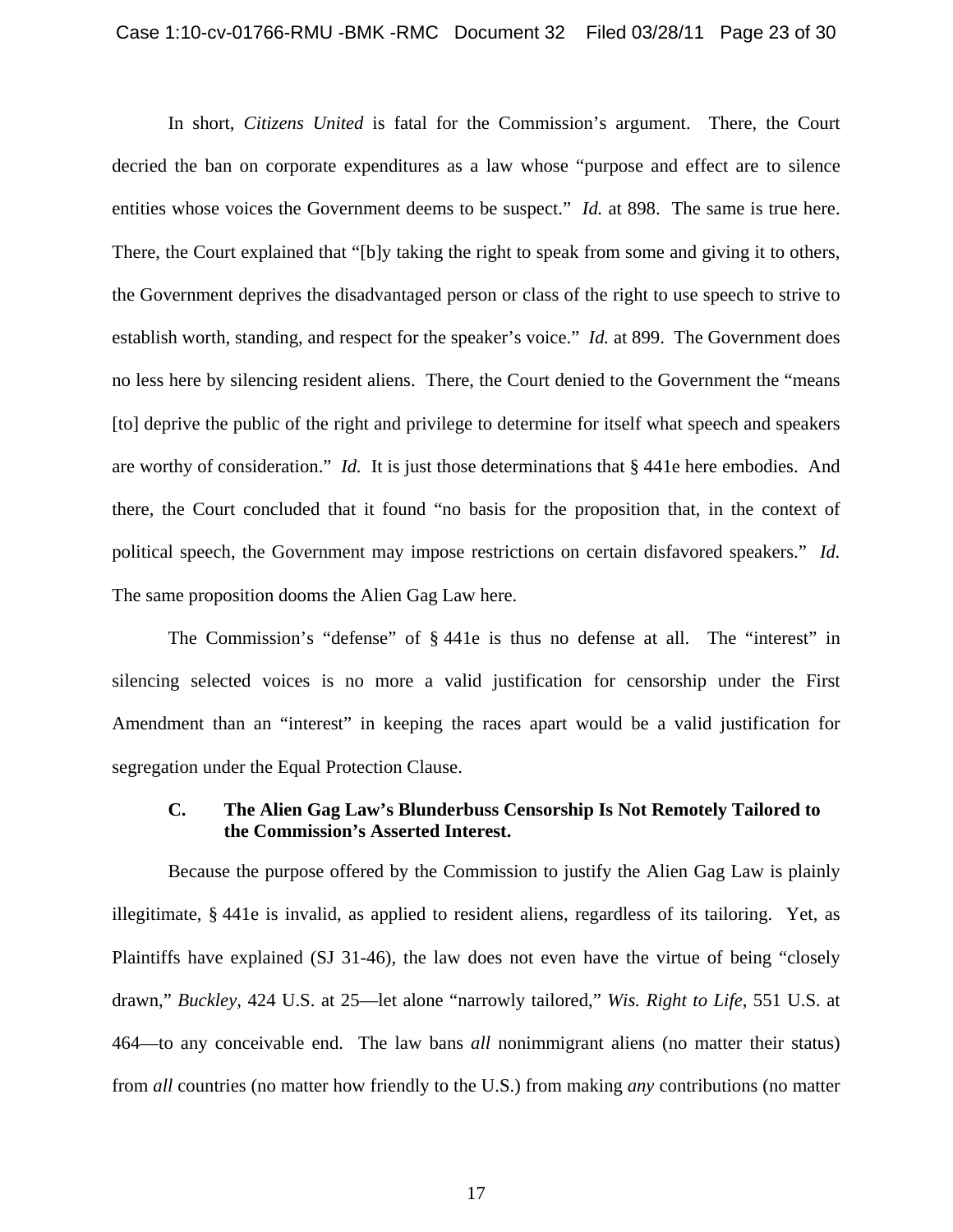how small) or *any* expenditures (no matter how independent) in relation to *any* election (no matter whether the alien may vote in it) in *any* jurisdiction within the United States (even if the State or city believes in a free marketplace of ideas and so imposes no contribution limits itself).<sup>7</sup> This is nothing like the "[p]recision of regulation" that must be "the touchstone in an area so closely touching our most precious freedoms." *NAACP v. Button*, 371 U.S. 415, 438 (1963).

Indeed, with respect to the tailoring of § 441e (or lack thereof), the Commission's own arguments for why the statute *is* closely drawn (to the illegitimate end of excluding nonconstituents from political debate) are among the best examples for why it is *not*.

First, the Commission notes that § 441e does not apply to lawful permanent residents (LPRs). (Opp. 41) But LPRs have no more right to vote or otherwise participate in "selfgovernment" than Plaintiffs. The Commission says that LPRs "are in a categorically different legal position vis-à-vis the United States" (Opp. 43), but the distinctions between LPRs and nonpermanent residents are overstated (as argued by *amicus* ICIRR) and, in any event, irrelevant to the stated purpose for § 441e: excluding from the political arena those individuals who do not hold the right to "self-government." That is, the Commission claims that the Alien Gag Law was designed to "ensur[e] that government represents its constituency" (Opp. 26), yet Congress expressly permitted a large group of non-constituents (LPRs) to engage in speech that the Commission claims is "democratic self-government." And Congress did so quite consciously, recognizing that the law "does not really close" the gap between voters and spenders. (SJ 37) It is precisely this sort of conscious underinclusion that calls into question whether "'the proffered state interest actually underlies the law.'" (Opp. 44 (quoting *Blount v. SEC*, 61 F.3d 938, 946

 $\overline{7}$  $<sup>7</sup>$  It is not clear where Congress even gets the power to enact a law regulating State and local elections. The</sup> Constitution ordinarily mandates "state control over the election process for state offices." *Tashjian v. Republican Party of Conn.*, 479 U.S. 208, 217 (1986). Even if Congress has the *power* to regulate speech relating to State elections, however, it surely has no legitimate interest in protecting States from speech that the States themselves have chosen to permit.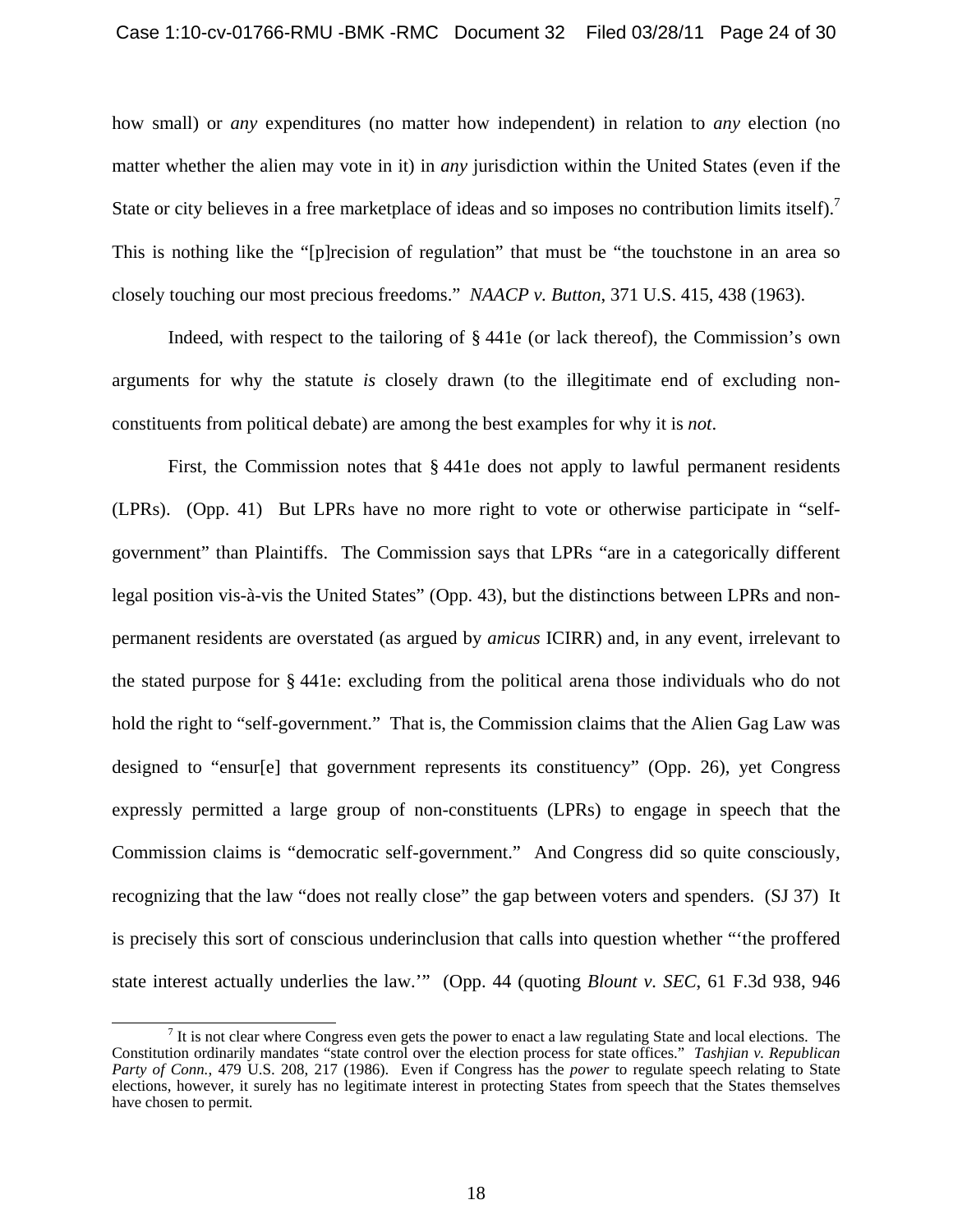(D.C. Cir. 1995))); *see also Florida Star v. BJF*, 491 U.S. 524, 541-42 (1989) (Scalia, J., concurring in part and concurring in judgment) ("[A] law cannot be regarded as protecting an interest 'of the highest order,' . . . when it leaves appreciable damage to that supposedly vital interest unprohibited." (quoting *Smith v. Daily Mail Publishing Co.*, 443 U.S. 97, 103 (1979)).<sup>8</sup>

In fact, the legislative history indicates not that Congress drew a principled or defensible line between LPRs and non-permanent residents, but rather that Congress was simply not cognizant that many people lawfully live and work in the United States but are not classified as LPRs under the immigration laws. The floor exchange between Senators Bentsen and Cannon which the Commission ignores—makes this clear. (SJ 18) When the latter warned that the ban would cover "a pretty substantial number of people who were here properly in this country . . . who are not here as permanent residents," 120 Cong. Rec. 8783 (Mar. 28, 1974), and thus went "further than would be intended by Members of this body if they were here to hear the discussion on it," *id.* at 8784, the sponsor of the amendment reassured those present that the law "was carefully drawn to try to exclude certain people who might be legally in this country passing through here as tourists," *id.* In other words, the amendment was written to ban spending by aliens who were tourists or resided overseas, and to permit spending by LPRs, with no apparent consideration for those who fall in between those categories. The application of § 441e to nonpermanent residents like Plaintiffs was thus an oversight, not a manifestation of the careful congressional tailoring necessary to survive heightened scrutiny.

 $\delta$  Although the Commission has denied that § 441e is intended to prevent the use of resident aliens as conduits, the failure to cover LPRs undermines that potential purpose as well. As previously noted, overseas donors have long been prohibited from using agents in the U.S. to make political contributions. And the more recent evidence of foreign contributions cited by the Commission (though not, apparently, by the Congress that enacted § 441e) involved conduits who were either citizens or LPRs. It would be bizarre if § 441e were intended to target contributions by conduit but Congress had excluded the class of aliens supposedly engaged in the problem while including the class that was not. (The Commission implies that Ted Sioeng was a non-permanent resident (Opp. 15), but this is misleading; the source cited by the Commission states that he was not a resident at all. *See* S. Rep. No. 105-167 at 5573, *available at* http://www.fas.org/irp/congress/1998\_rpt/sgo-sir/4-7.htm (describing Sioeng "an Indonesian-born businessman who is not a U.S. citizen or a legal resident"); *id.* at 965, *available at*  http://www.fas.org/irp/congress/1998\_rpt/sgo-sir/1-12.htm (describing Sioeng as "originally from Indonesia, [and] a citizen of Belize who splits his time between Singapore and Hong Kong").)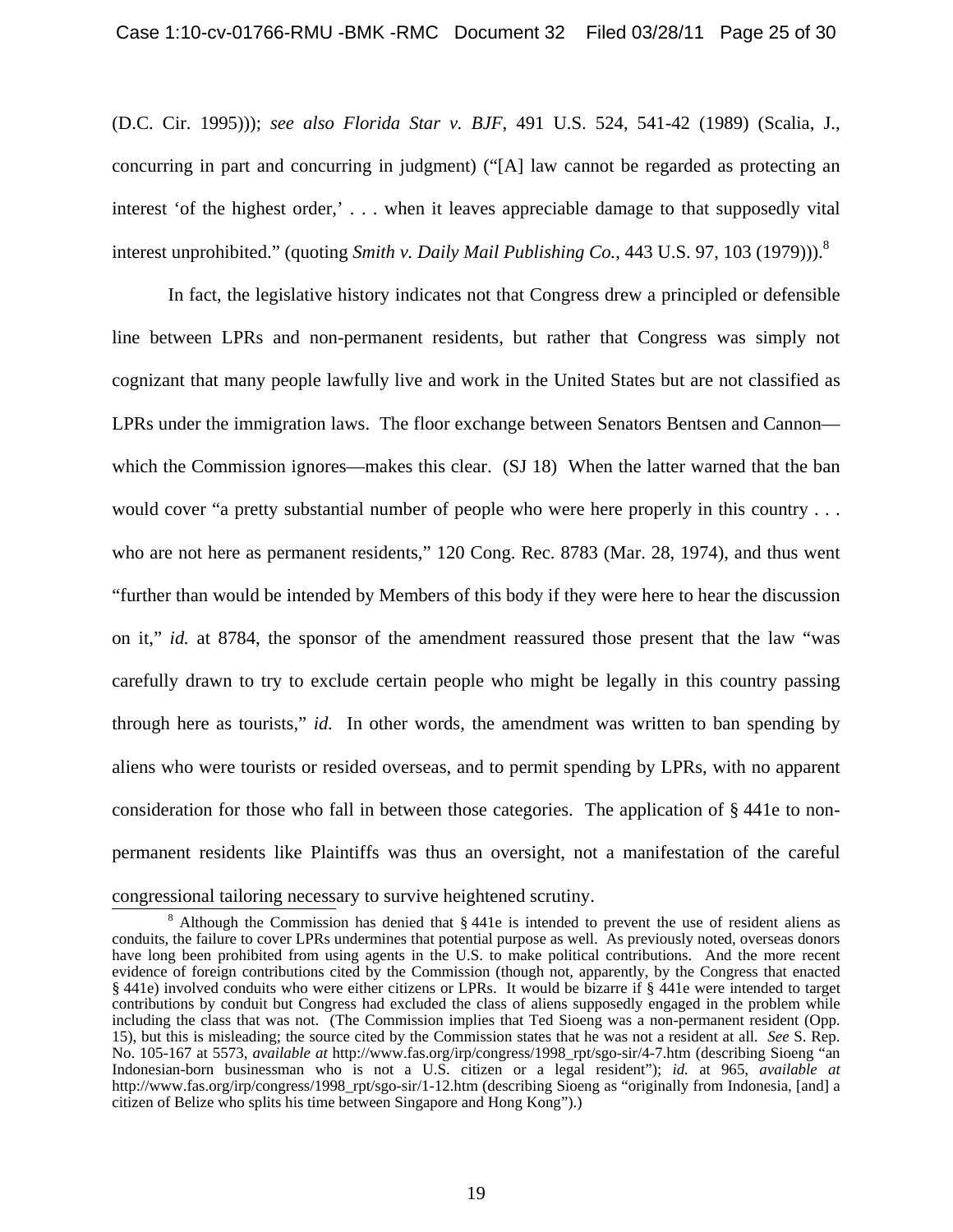Second, the Commission contends that  $\S 441e$  is well-tailored because it permits resident aliens to engage in issue advocacy, including with respect to ballot initiatives. (Opp. 45-46) But it similarly fails to offer any explanation for why, if the ban on election advocacy is necessary to further Congress's "fundamental obligation" of "ensuring that government represents its constituency" (Opp. 26), the statute carves out aliens' advocacy regarding ballot initiatives. Like permanent residents' election advocacy, aliens' advocacy with respect to ballot initiatives involves the participation of non-constituents in what the Commission claims are acts of "selfgovernment" that must be reserved for constituents. Indeed, ballot initiatives—which create positive law *directly*—implicate democracy and self-government far more powerfully than the election of candidates to public office, who only later proceed to draft and enact laws. According to the Commission, § 441e's acceptance of alien advocacy regarding ballot initiatives does not call into question Congress's goal because Congress had not been presented with any evidence about aliens' attempts to influence such initiatives. (Opp. 46) Apparently Congress saw fit to generalize and extrapolate from Nazi propaganda, Chinese government meddling, and a few episodes of campaign contributions from overseas (Opp. 14-15), none of which involved resident aliens, in enacting a wide-ranging ban that prevents resident aliens, no matter their nationality, from contributing or independently advocating for candidates—but then arbitrarily drew a line in the sand when it came to ballot initiatives, demanding specific evidence before taking action.<sup>9</sup> Again, this demonstrates the opposite of careful tailoring: unreasoned and arbitrary line-drawing.

 $\frac{1}{9}$ <sup>9</sup> The Commission also attempts to justify this disparate statutory treatment by adverting to the Supreme Court's own disparate treatment of contributions to candidates versus contributions to ballot-initiative committees. (Opp. 46) The *basis* for that distinction, however, is that the "risk of corruption perceived in cases involving candidate elections simply is not present in a popular vote on a public issue." *Bellotti*, 435 U.S. at 790 (citations omitted) (cited in *Citizens Against Rent Control*, 454 U.S. at 298). The Commission, having disclaimed any anticorruption motive behind § 441e, *see* Part II.A, *supra*, cannot rely on a corruption theory to justify the law's underinclusivity; and with respect to the interest the Commission *has* asserted, there is no reason to distinguish between spending on candidate advocacy and spending on ballot initiatives.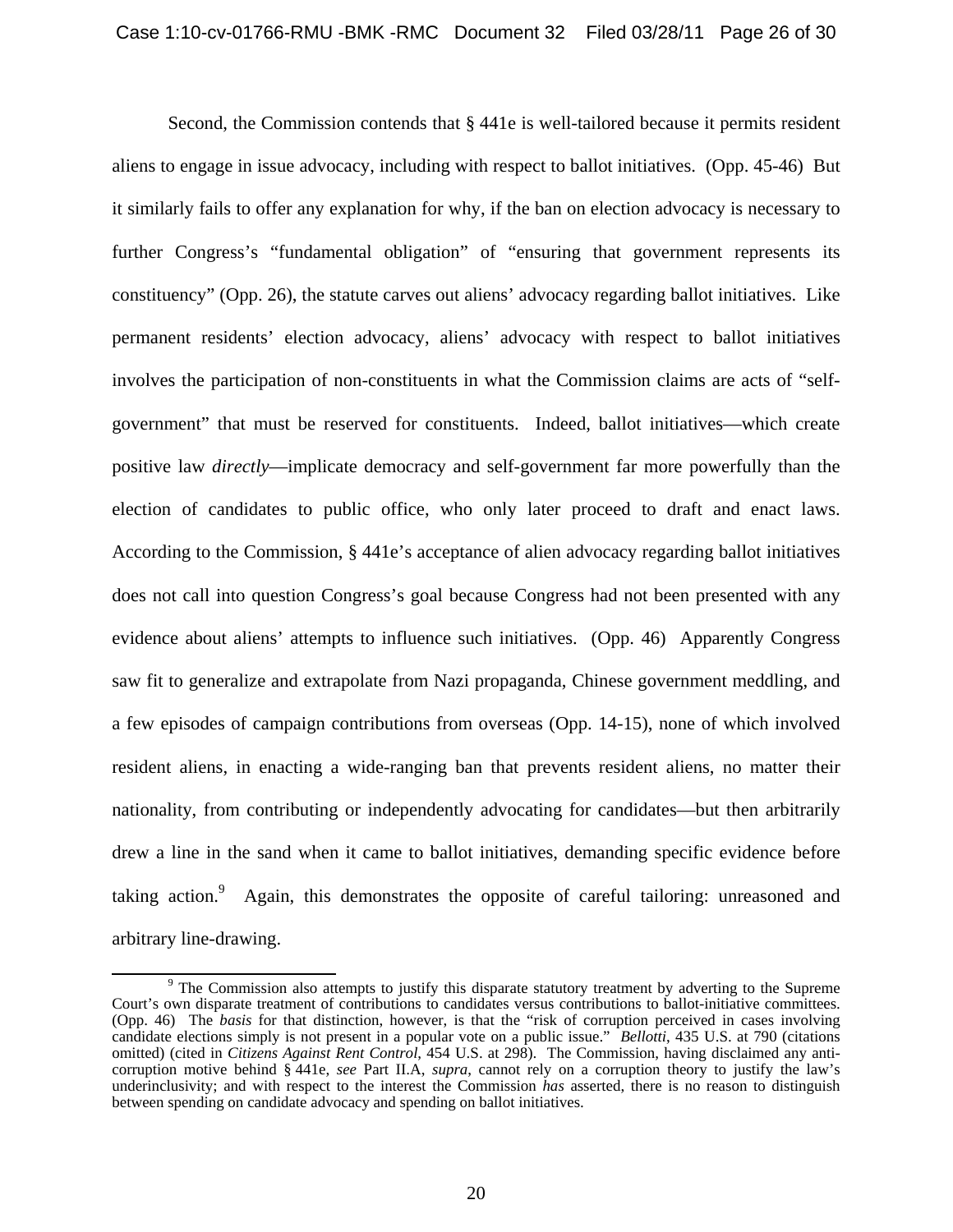## **III. The Commission Continues To Argue from Consequences That Do Not Follow from Plaintiffs' Position.**

 The Commission continues to suggest that vindicating Plaintiffs' well-established First Amendment rights to political speech would require recognition of the same rights for illegal aliens and foreign corporations. (Opp. 39-40) Yet, unlike with respect to resident aliens, no court (to Plaintiffs' knowledge) has held that these groups generally possess First Amendment rights; the Supreme Court has pointedly stopped short of so holding; and nothing in Plaintiffs' arguments would require a different course. There are compelling reasons to treat lawful resident aliens differently from illegal aliens and foreign corporations, and the Commission's strategic blindness to these distinctions ought not confuse this Court about the scope of Plaintiffs' claim or reasoning. Nor is the Commission's attack on the soundness of the Supreme Court's *Verdugo-Urquidez* precedent any basis for this Court to ignore Plaintiffs' rights.

 As to foreign corporations, the Commission complains that "Plaintiffs fail . . to offer any principled distinction between themselves and foreign corporations transacting business domestically." (Opp. 38) But Plaintiffs *have* offered a distinction: Foreign corporations, in contrast to Plaintiffs, are not "residents" of the United States under *Verdugo-Urquidez*. (SJ 56 ("[I]f Plaintiffs are correct that natural persons residing in the United States are protected by the First Amendment, the same does not necessarily follow for corporations—fictional persons that are incorporated in foreign countries.")) They therefore lack First Amendment rights at the threshold, and so their speech can be freely regulated. Plaintiffs are unaware of any case finding to the contrary, and the Supreme Court has plainly left open such a position. *Citizens United*, 130 S. Ct. at 911. In light of this authority, the Commission's assertion that there is no "principled" distinction between aliens residing in the United States, on the one hand, and corporations created and registered overseas, on the other, seems disingenuous. If Plaintiffs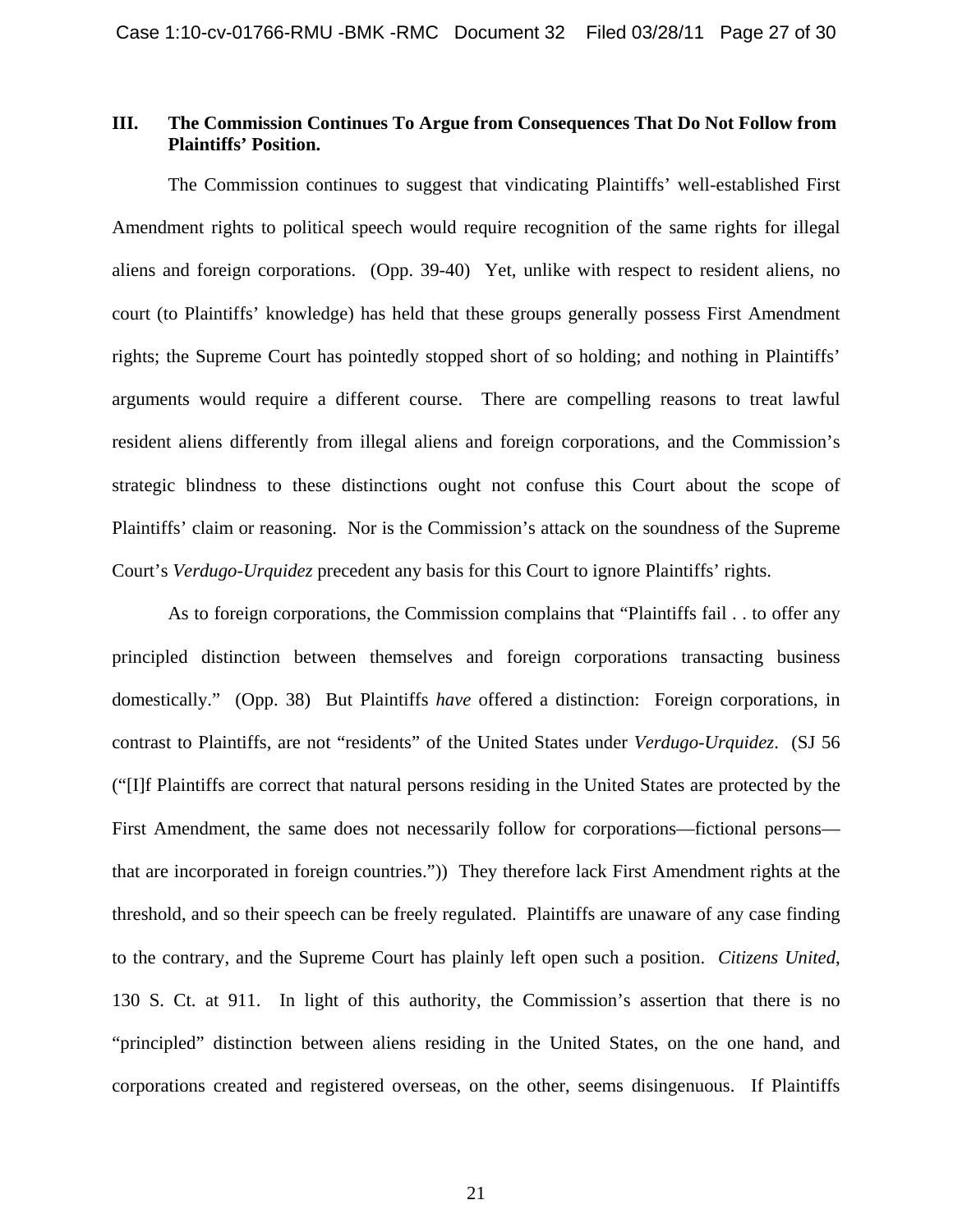prevail in this action, would the Commission really concede in a later case that foreign corporations are necessarily "residents" of the United States?

 Likewise, nothing in Plaintiffs' position would require the Court to recognize the political speech rights of illegal aliens. In *Verdugo-Urquidez*, the Court went out of its way to cast doubt on the argument that illegal aliens qualify as members of "the people" protected by the First and Fourth Amendments. 494 U.S. at 272. Indeed, Justice Stevens criticized the Court for its (in his view) unnecessary "comment" on the rights of illegal aliens. *Id.* at 279 n.\* (Stevens, J., concurring in the judgment). Moreover, there is an obvious basis to distinguish between lawful resident aliens and those unlawfully present: A member of the latter is not present pursuant to any mutual "compact" with the United States. *Id.* at 264 (majority opinion); *id.* at 265 ("[An e]xcludable alien is not entitled to First Amendment rights, because '[h]e does not become one of the people to whom these things are secured by our Constitution by an attempt to enter forbidden by law.'" (quoting *United States ex rel. Turner v. Williams*, 194 U.S. 279, 292 (1904))). Lower courts have followed the Supreme Court's lead on this issue. *See United States v. Esparza-Mendoza*, 265 F. Supp. 2d 1254, 1270 (D. Utah 2003) (Cassell, J.) ("An illegal alien . . . is not entitled to First Amendment rights."). And, indeed, the Government itself has zealously advanced the argument that illegal aliens are constitutionally distinguishable from lawful resident aliens. *See United States v. Guitterez*, 983 F. Supp. 905, 914 (N.D. Cal. 1998) ("In the instant case, the Government contends that the clear 'thrust' of *Verdugo-Urquidez* and [*United States v.*] *Barona*[, 56 F.3d 1087, 1093 (9th Cir. 1995)] is that 'an illegal alien . . . should not be granted Fourth Amendment protections.'"). All of this fatally belies the Commission's suggestion that no such distinction can tenably be drawn.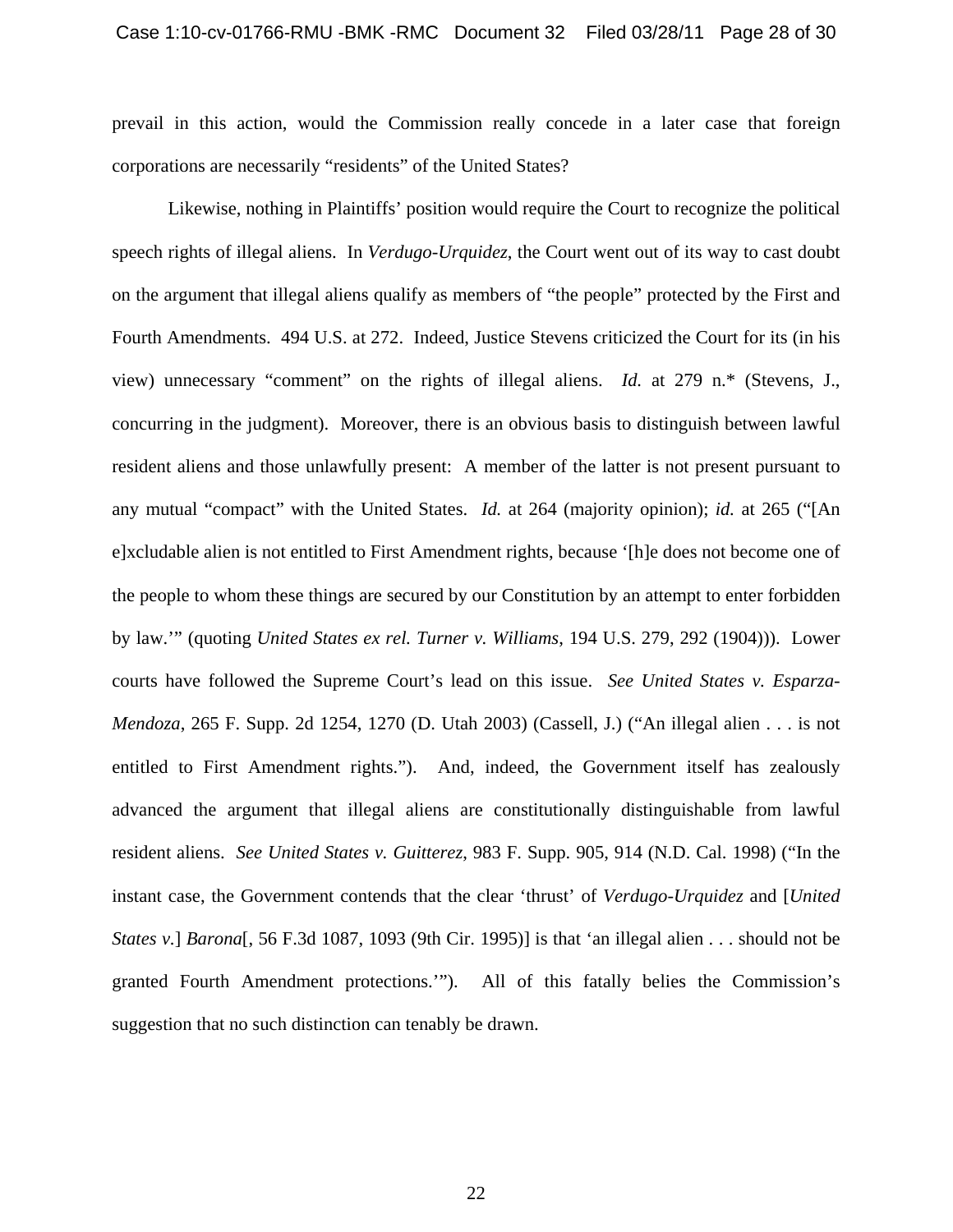More generally, the Commission attacks (without offering any alternative) the *Verdugo-Urquidez* framework—under which residents of the United States hold "sufficient connection with this country" to qualify as among "the people" protected by the First and Fourth Amendments, 494 U.S. at 265, 271—as "so vague as to be meaningless as a limiting principle." (Opp. 37) As a threshold matter, the Commission's criticisms are no basis for this Court to disregard binding precedent. Anyway, the Court's test strikes an intuitive balance between two unacceptable extremes: holding that everyone who sets foot in the country is entitled to the full panoply of constitutional protections, on the one hand; and restricting core constitutional protections exclusively to citizens, on the other. Granted, the Court adopted a *standard* rather than a bright-line *rule*, but that is common (if not the norm) in the sensitive First Amendment context. *See, e.g.*, *Randall v. Sorrell*, 548 U.S. 230, 248 (2006) (plurality opinion) (assessing validity of contribution limit by inquiring whether it poses "constitutional risks to the democratic electoral process" that are "too great"); *Texas v. Johnson*, 491 U.S. 397, 404 (1989) (classifying conduct as expressive if it "possesses sufficient communicative elements to bring the First Amendment into play"); *Tinker v. Des Moines Indep. Cmty. Sch. Dist.*, 393 U.S. 503, 513 (1969) (holding that speech in schools can be restricted if it "materially disrupts classwork or involves substantial disorder"); *see also Johnson v. De Grandy*, 512 U.S. 997, 1008 (1994) (requiring minority plaintiff challenging redistricting plan to demonstrate possibility of additional "reasonably compact districts" with "sufficiently large minority population[s]"). Indeed, even as the Commission criticizes the Supreme Court's *Verdugo-Urquidez* "sufficient connection" standard as too malleable (Opp. 37), it simultaneously argues that complete bans on political contributions should be upheld if they are closely drawn to further a "sufficiently important interest" (Opp. 30 (quoting *Buckley*, 424 U.S. at 25) (internal quotation marks omitted)).